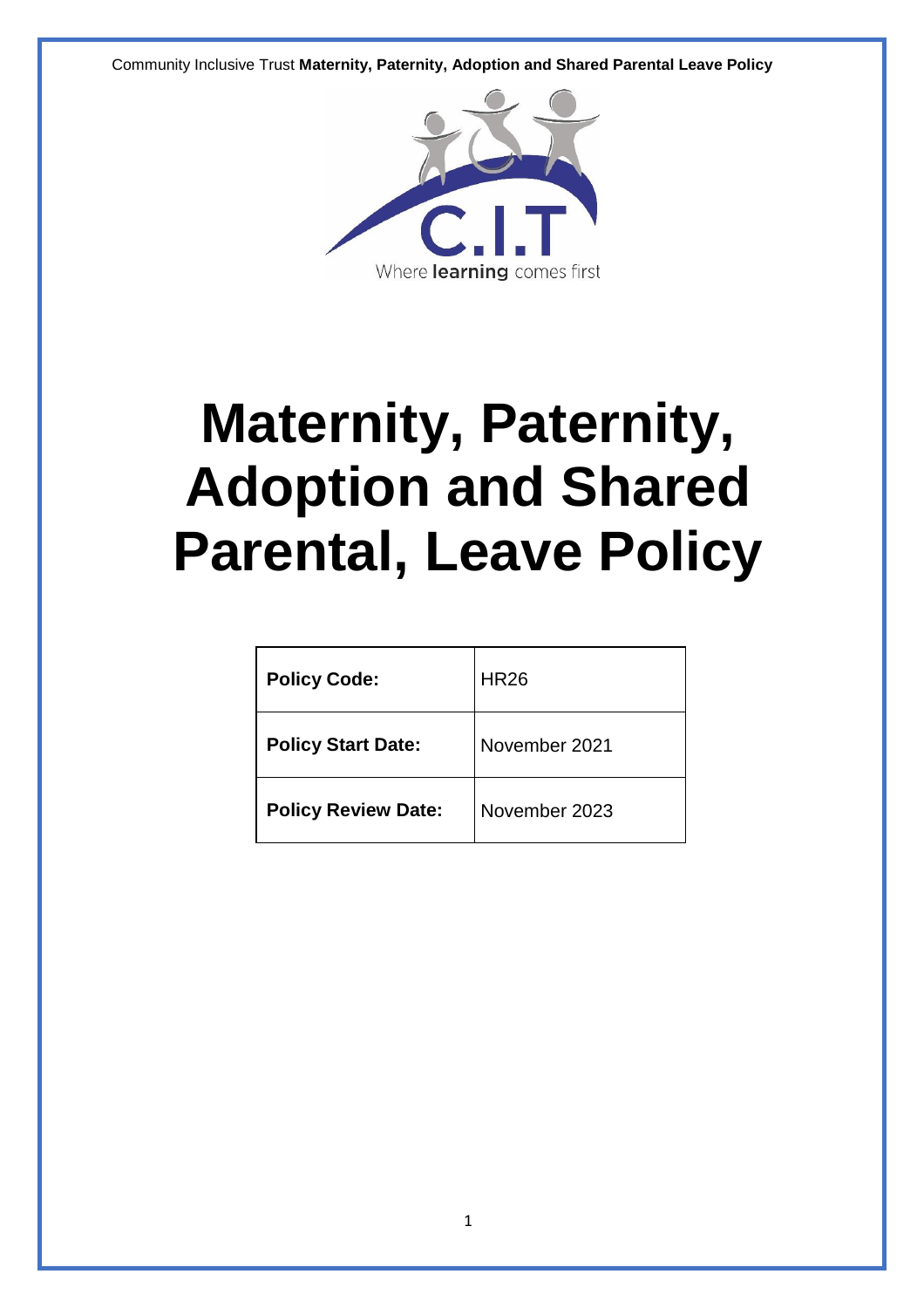# **Table of Contents**

| <b>Section</b>                                                      | Page                    |
|---------------------------------------------------------------------|-------------------------|
| <b>Statement of Intent</b>                                          | 4                       |
| 1. Legal framework                                                  | $\overline{4}$          |
| 2. Roles and Responsibilities                                       | $\overline{4}$          |
| 3. Definitions and Statutory Rights                                 | $\overline{5}$          |
| <b>Maternity Leave and Pay</b>                                      | $\overline{\mathbf{7}}$ |
| Eligibility<br>4.                                                   | $\overline{7}$          |
| Notification<br>5.                                                  | $\overline{7}$          |
| <b>Maternity Leave Commencement</b><br>6.                           | $\overline{7}$          |
| <b>Maternity Pay Entitlement</b><br>7.                              | 8                       |
| 7.1. Statutory Maternity Pay (SMP)                                  | 8                       |
| 7.2. Maternity Allowance (AM)                                       | 8                       |
| 7.3. Occupational Maternity Pay (OMP)                               | 9                       |
| 7.4. OMP Payments                                                   | 9                       |
| Time off for Antenatal Care<br>8.                                   | 10                      |
| 9. Notification of Birth                                            | 10                      |
| 10. Returning to Work                                               | 10                      |
| 11. Premature Births                                                | 11                      |
| 12. Stillbirths or Miscarriage                                      | 11                      |
| 13. Health and Safety                                               | 11                      |
| Adoption, Including Surrogacy and Fostering and Fostering to Adopt: | 12                      |
| <b>Leave and Pay</b>                                                |                         |
| 14. Eligibility                                                     | 12                      |
| 15. Notification                                                    | 12                      |
| 16. Adoption from overseas                                          | 13                      |
| 17. Adoption Leave Arrangements                                     | 13                      |
| 17.1.<br><b>Ordinary Adoption Leave (OAL)</b>                       | 13                      |
| 17.2.<br>Additional Adoption Leave (AAL)                            | 14                      |
| 18. Adoption Pay Entitlement                                        | 15                      |
| 18.1.<br><b>Statutory Adoption Pay (SAP)</b>                        | 15                      |
| 18.2.<br>Occupational Adoption Pay (OAP)                            | 15                      |
| 19. Time off for Adoption Appointments                              | 17                      |
| 20. Returning to Work                                               | $\overline{17}$         |
| Other rights: Maternity and Adoption Leave                          | 18                      |
| 21. Annual Leave                                                    | 18                      |
| 22. Rights on and After Return to Work                              | 18                      |
| 23. Employees resigning during adoption or maternity leave          | 18                      |
| 24. Contact during maternity leave or adoption leave                | 19                      |
| 25. Keeping in Touch Days (KIT)                                     | 19                      |
| 26. Pension                                                         | 20                      |
| 27. Childcare Voucher Scheme                                        | 20                      |
| <b>Paternity Leave and Maternity/Adoption Support Leave</b>         | 21                      |
| 28. Eligibility                                                     | 21                      |
| 29. Notification Requirements                                       | 23                      |
| 30. Commencing Paternity Leave                                      | 24                      |
| 31. Pay Entitlement                                                 | 25                      |
| 32. Time off for Antenatal Appointments                             | 26                      |
| 33. Time off to Attend Adoption Appointments                        | 26                      |
| <b>Shared Parental Leave</b>                                        | 28                      |
| 34. Eligibility                                                     | 28                      |
| 35. Notification requirements                                       | 30                      |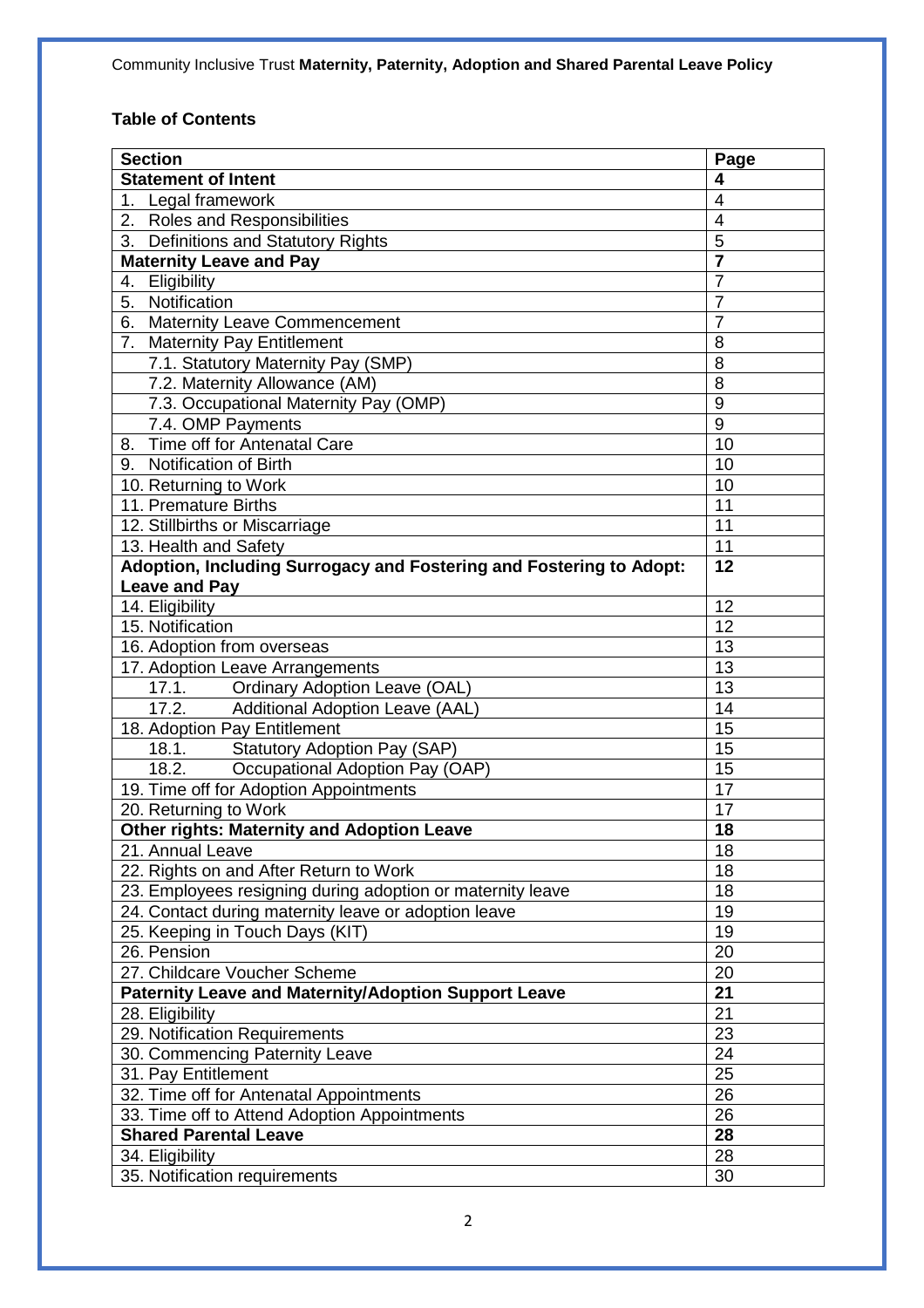| 36. When Shared Parental Leave can start           | 32 |
|----------------------------------------------------|----|
| 37. Continuous period of SPL                       | 32 |
| 38. Discontinuous period of SPL                    | 32 |
| 39. Statutory Shared Parental Pay                  | 33 |
| 40. Benefits and Contract of Employment during SPL | 34 |
| 41. Returning to work                              | 34 |
| 42. 'Shared Parental Leave In Touch' days (SPLIT)  | 35 |
| <b>Ordinary Parental Leave</b>                     | 36 |
| 43. Eligibility                                    | 36 |
| 44. Notification requirements                      | 36 |
| 45. Leave Entitlement                              | 36 |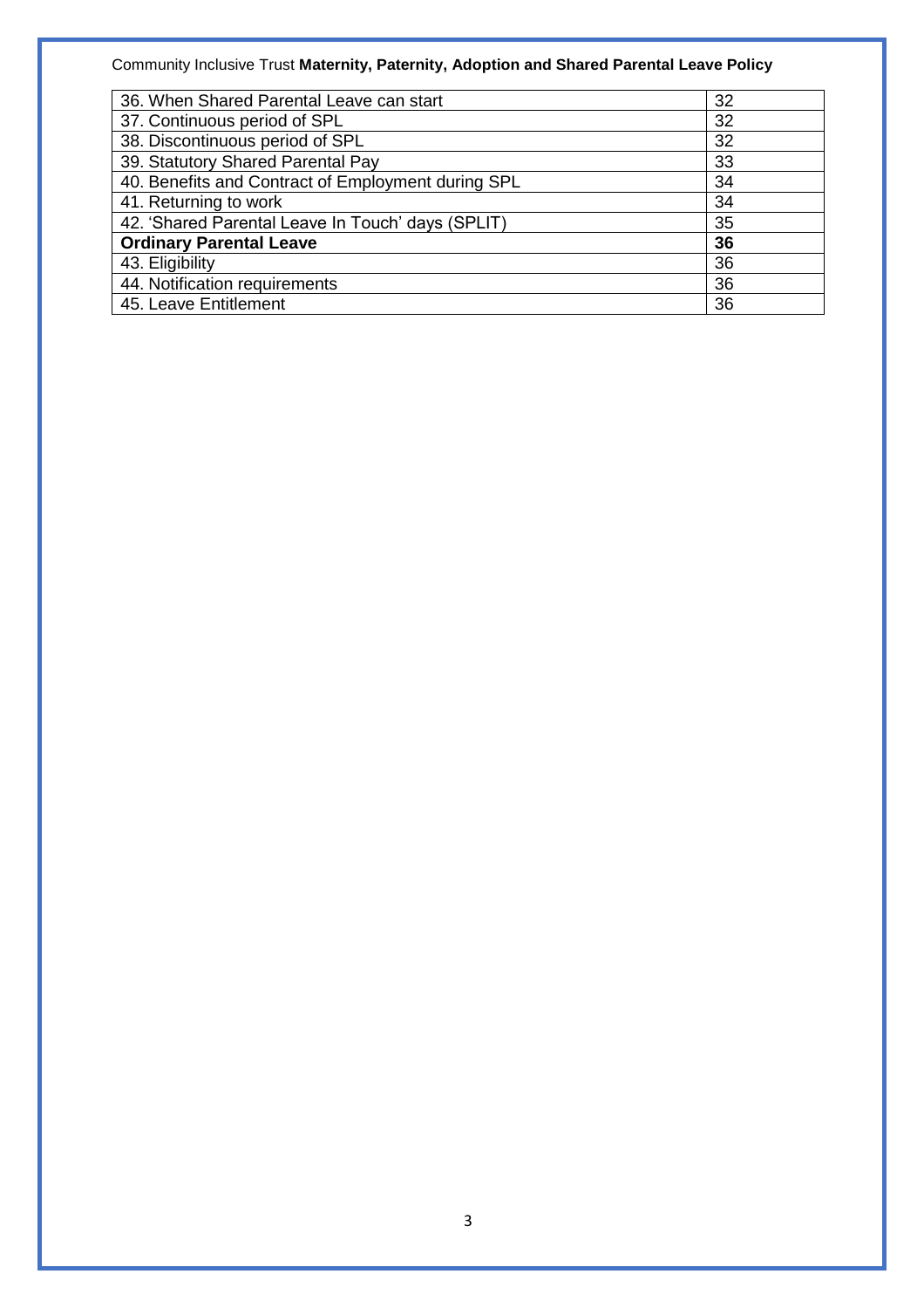#### **Statement of intent**

CIT recognises its responsibilities to ensure that support is available to employees as they combine career and family responsibilities.

This policy has been developed in recognition of the statutory requirements covering maternity, paternity and adoption provisions, as well as wider issues affecting working families, e.g. parental leave provisions.

The rights described in this policy apply to all employees, including those on temporary contracts. They apply to full-time and part-time employees, irrelevant of the number of hours they work, but are subject to length of service.

#### **1. Legal framework**

- 1.1. This policy has due regard to all relevant legislation and statutory guidance, including, but not limited to, the following:
	- Equality Act 2010
	- Employment Rights Act 1996
	- Maternity and Parental Leave etc. Regulations 1999
	- The Statutory Parental Bereavement Leave (General) Regulations 2020 (Jack's Law)
	- The Employment Rights (Employment Particulars and Paid Annual Leave) (Amendment) Regulations 2018
	- DfE 'School teachers' pay and conditions document and guidance on school teachers' pay and conditions' (STPCD)
- 1.2. This policy operates in conjunction with the following school policies:
	- Flexible Working Policy
	- Equality Objectives Policy
	- Staff Wellbeing Policy
	- Health and Safety Handbook and Policy

#### **2. Roles and Responsibilities**

- 2.1. The Director of HR is responsible for:
	- Reviewing this policy and ensuring it meets all statutory requirements and is adhered to across the school.
	- Ensuring that this policy is implemented fairly, consistently and in line with the Trust Board's equality duties.
	- Having an in-depth knowledge of the statutory requirements for maternity, paternity, parental, adoption and bereavement leave.
	- Signing off any leave requested by the CEO.
- 2.2. Headteachers and ELT are responsible for:
	- Implementing this policy across their school or department in line with their statutory duties.
	- Approving leave for staff members.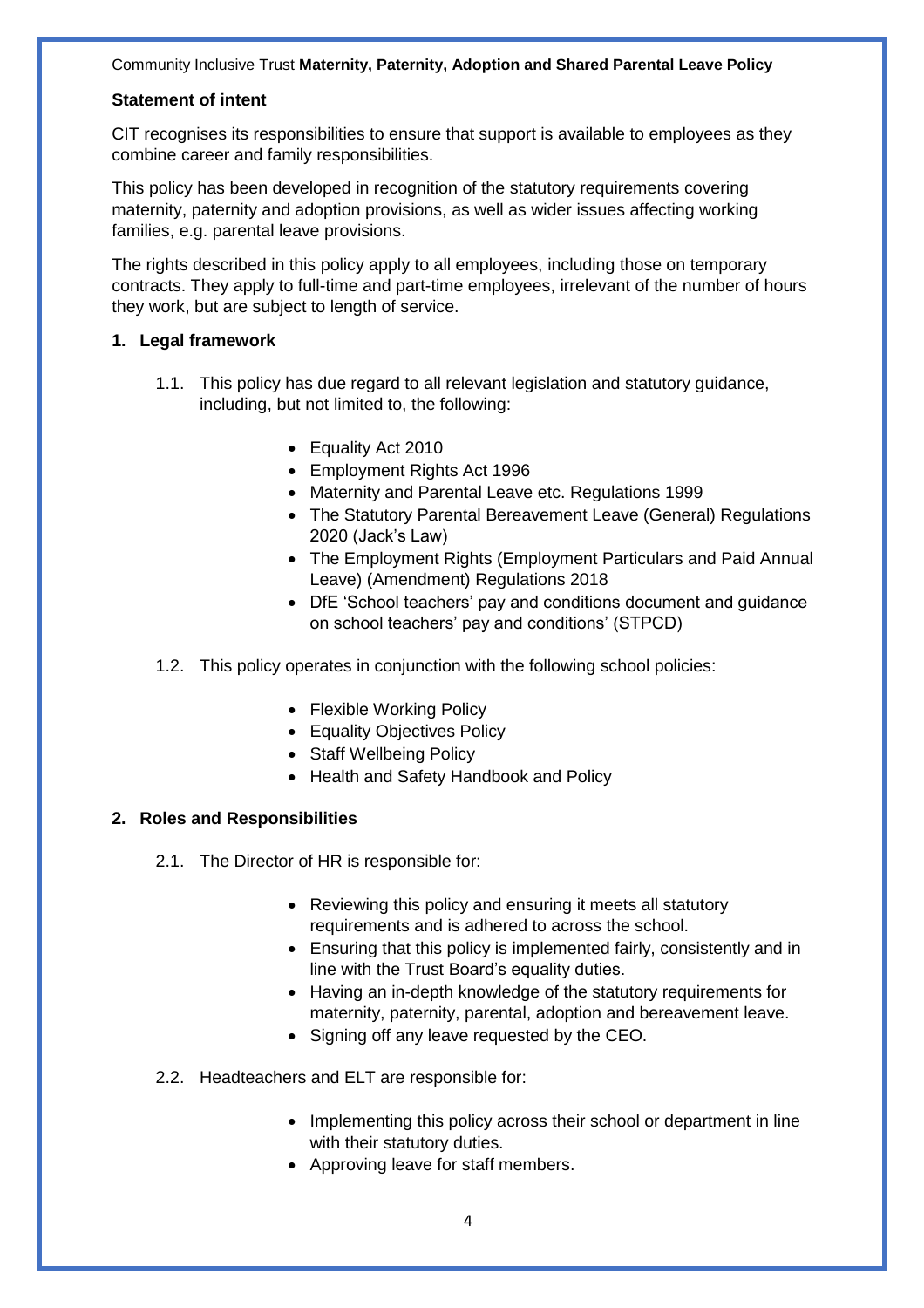- Discussing staff members' concerns with regard to work and their pregnancy, adoption and/or parenting.
- Ensuring risk assessments are conducted to ensure the safety of pregnant staff members.
- Checking in with staff members following parental bereavement.
- 2.3. Staff members' line managers are responsible for:
	- Arranging 'keep in touch' (KIT) days for staff members on leave.
	- Conducting risk assessments with staff.
- 2.4. Staff members entitled to leave are responsible for:
	- Requesting leave in line with the processes and timescales laid out within this policy.
	- Adhering to statutory timescales with regard to notifying the school of pregnancy, adoption, death and intention to take parental leave.

#### **3. Definitions and Statutory Rights**

- 3.1. **'Mother'** means the mother or expectant mother of the child who is entitled to the statutory provisions.
- 3.2. **'Adopter'** means an individual (either male or female) who has had or will have a child placed with them for adoption by an adoption agency as the "primary" adopter and who is eligible for statutory provisions.
- 3.3. **'Partner'** means someone of the same or opposite sex who will share responsibility for bringing up the child with the mother/adopter. They may be the biological father of the child, or the mother/adopter's spouse, civil partner or a partner who is living with the mother/adopter in an enduring family relationship, but who is not the mother/adopter's sibling, child, parent, grandparent, grandchild, aunt, uncle, niece or nephew.
- 3.4. **'Expected Week of Childbirth (EWC)'** will be used to refer to the week, beginning at midnight between Saturday and Sunday, in which it is expected that the child will be born.
- 3.5. **'Qualifying Week'** means the week, starting on a Sunday, which is the 15th week before the expected week of childbirth.
- 3.6. **'Placement Date'** means the date on which the child is placed for adoption.
- 3.7. **'Adoption from overseas'** means the adoption of a child who enters Great Britain from outside the UK in connection with or for the purposes of adoption that does not involve the placement of the child for adoption under the law of any part of the UK.
- 3.8. **'Surrogacy'** is when another woman carries and gives birth to a baby for the intended parents. The woman who gives birth to the child is treated as the mother; however, parental responsibility can be transferred by either an adoption or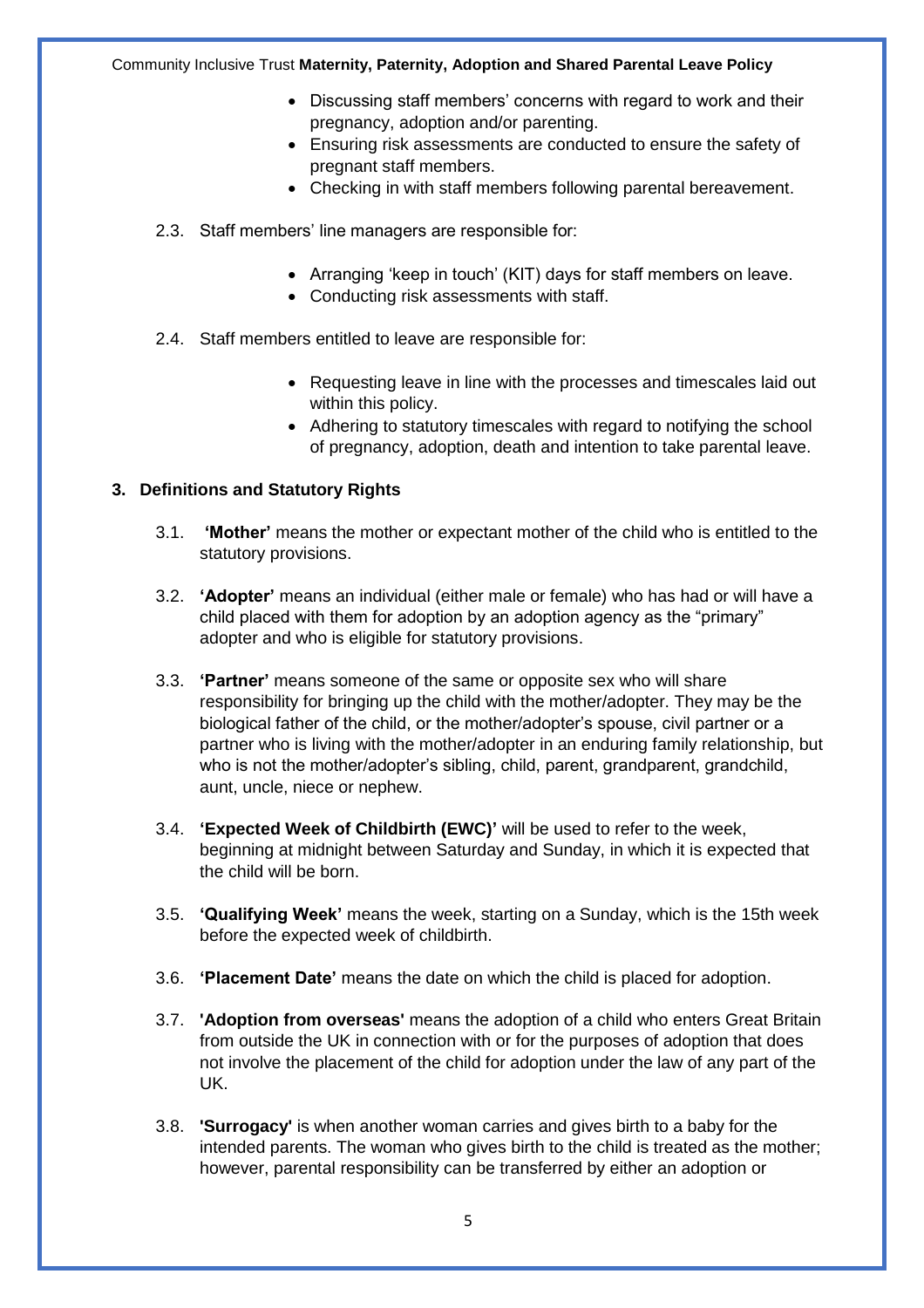parental order, to become the legal parents. To apply for a parental order, at least one parent must be genetically related to the child.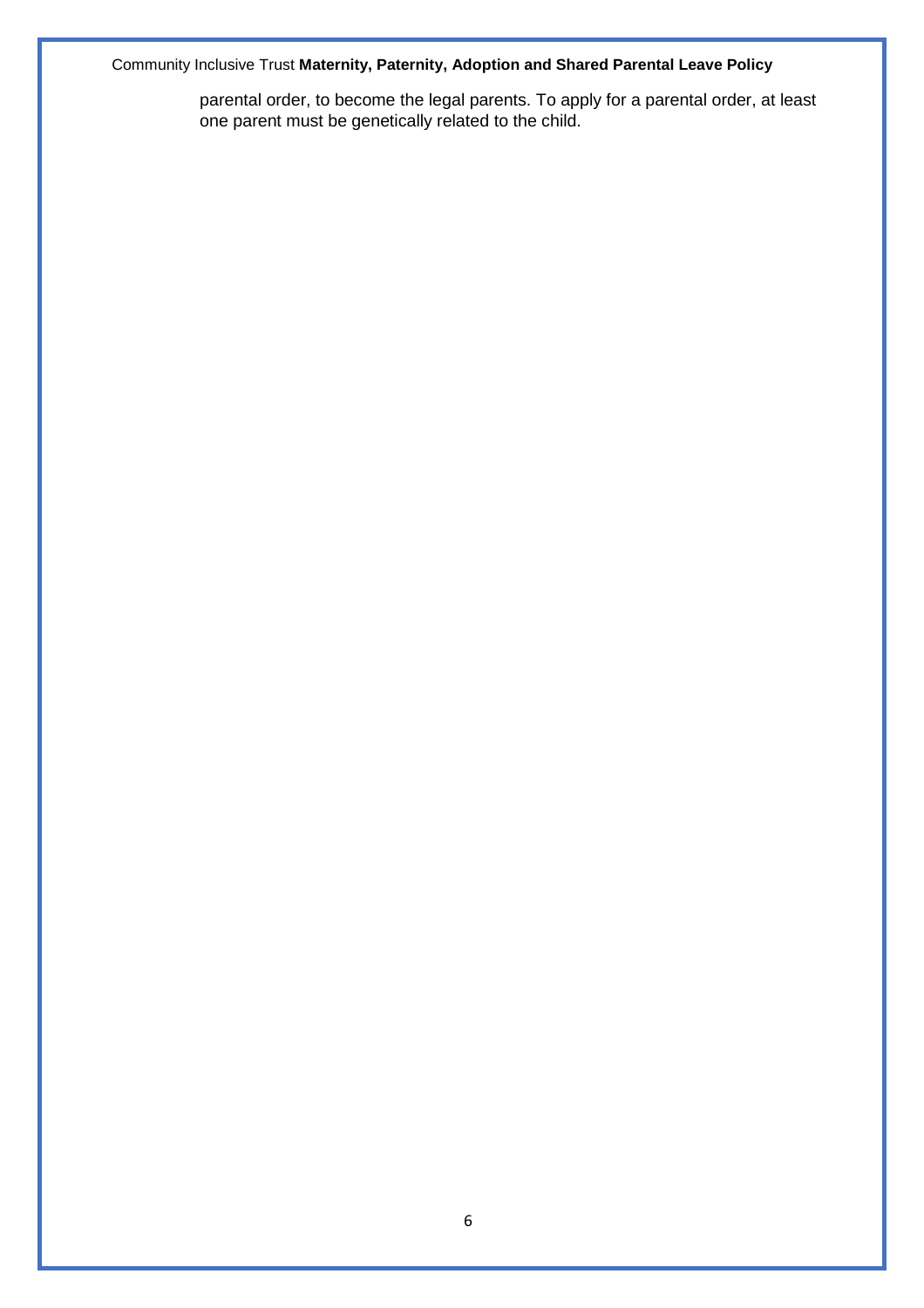#### **Maternity Leave and Pay**

This section sets out the statutory rights and responsibilities of pregnant employees and gives details of the arrangements for maternity leave and pay, and in ensuring the transition back to work is managed effectively.

#### **4. Eligibility**

- 4.1. These arrangements apply to all permanent, fixed term and temporary contract employees.
- 4.2. All pregnant employees, regardless of length of service have the right to Statutory Maternity Leave (SML) and to resume work afterwards.
- 4.3. Statutory Maternity Leave is a minimum level of entitlement for up to 52 weeks leave and is broken into:
	- Ordinary Maternity Leave (OML): The first 26-week period of maternity leave entitlement;
	- Additional Maternity Leave (AML): The remaining 26-week period of maternity leave entitlement.

#### **5. Notification**

- 5.1. In order to exercise their right to maternity leave, the employee should inform their headteacher or ELT line manager in writing, by completing the Maternity Leave Application Form, no later than the end of the 15th week before the expected week of childbirth (EWC), or as soon as reasonably practicable of:
	- the pregnancy
	- the expected week of childbirth
	- the date she intends to start maternity leave
- 5.2. Employees can start maternity leave at any time from the 11th week before the EWC. Employees are able to change their mind about when they want to start the maternity leave, providing they give at least 28 days in advance, unless this is not reasonably practicable.

#### **6. Maternity Leave Commencement**

- 6.1. Maternity leave will either start on:
	- the date notified that the employee wishes the leave to start; or
	- if the employee is absent from work due to pregnancy related illness any time after the beginning of the 4th week before their EWC, their maternity leave may be triggered automatically by the Trust on the second day of this absence;
	- if the employee gives birth to their baby before maternity leave has started, on the day after the date of the birth.
- 6.2. It is a statutory requirement that a minimum of two weeks leave must be taken following childbirth.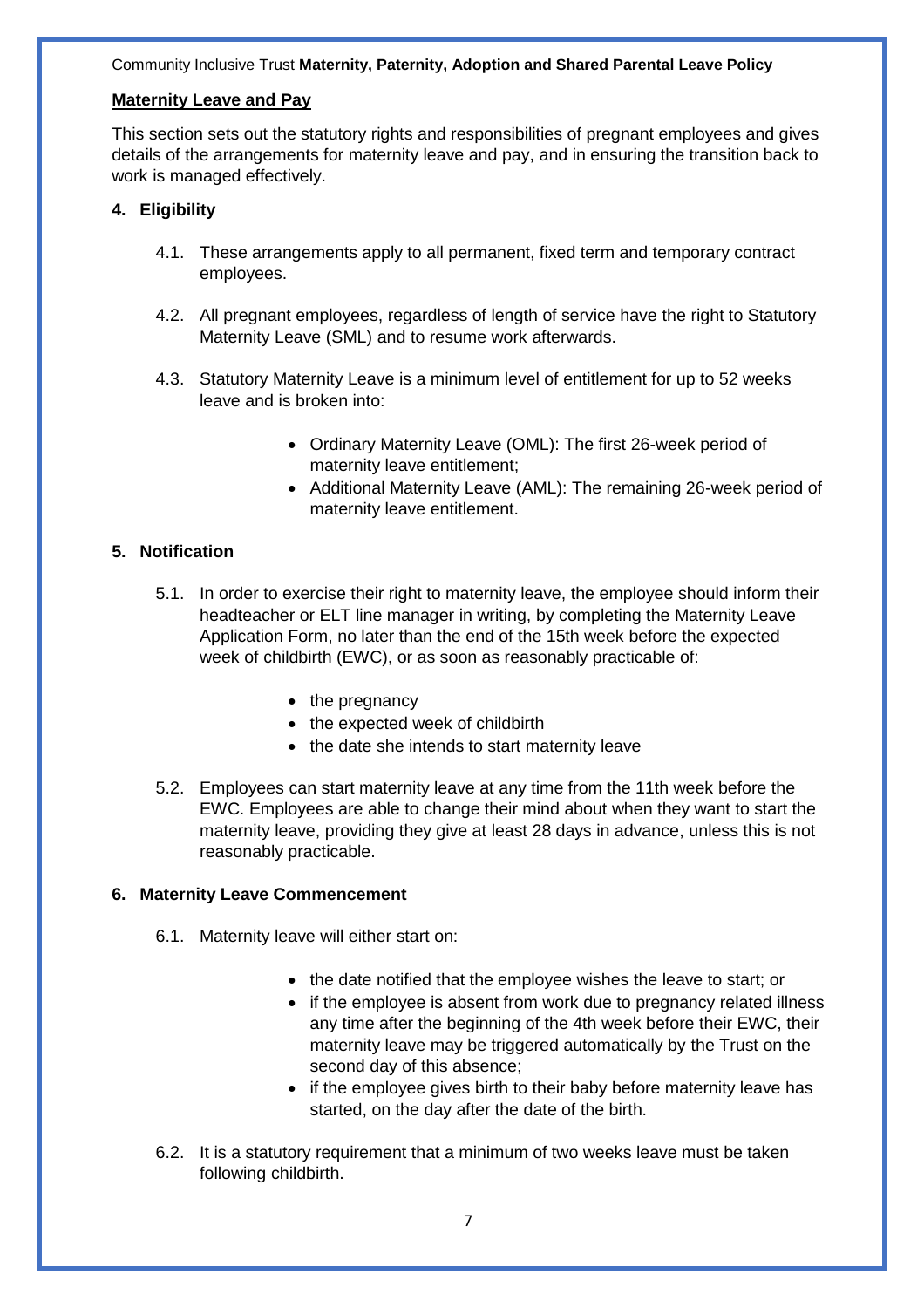#### **7. Maternity Pay Entitlement**

#### **7.1. Statutory Maternity Pay (SMP)**

- 7.1.1. SMP is a standard rate determined by the Government on an annual basis, payable over 39 weeks.
- 7.1.2. To qualify for Statutory Maternity Pay (SMP), employees must:
	- have been employed by the Trust for a continuous period of 26 weeks by the end of the 15th week before the Expected Week of Childbirth (EWC);
	- have average weekly earnings in the 8 weeks prior to and including the 15th week before the EWC, of over the lower limit for National Insurance Contributions;
	- have commenced maternity leave.
- 7.1.3. The maternity pay period can start at the beginning of any week from the start of the 11th week before the EWC. It may be started on other days of the week if triggered by the birth of the baby or absence from work due to a pregnancy related reason in the four weeks before the EWC.
- 7.1.4. For the first 6 weeks, SMP is paid at the higher rate, which is equivalent to 90% of the employee's average weekly earnings calculated over a specified period (average over an 8-week period).
- 7.1.5. For the remaining 33 weeks (or less if the employee returns to work sooner) SMP will be paid at the standard rate. This is set by the Government for the relevant tax year, or 90% of the employee's average weekly earnings if this is lower than the Government's set weekly rate.
- 7.1.6. SMP is treated as earnings and is therefore subject to PAYE and national insurance deductions. Employees who are not entitled to SMP may be entitled to receive Maternity Allowance, payable by the Government.

#### **7.2. Maternity Allowance (AM)**

- 7.2.1. An employee who does not qualify for SMP may be entitled to Maternity Allowance (MA). They must have been employed in at least 26 weeks in the 66-week period before their baby is due and be earning a gross weekly pay set by the Government, over a 13-week period, further details of which can be found at [www.gov.uk.](http://www.gov.uk/)
- 7.2.2. MA is an allowance paid for up to 39 weeks and claimed from the Jobcentre Plus office on form SMP1 which will be sent to the employee by Payroll on behalf of the Trust following receipt of the relevant Maternity Leave Application Form. Employees should contact their local Jobcentre Plus office for further details.
- 7.2.3. The earliest MA can be paid is the start of the 11th week before the expected date of birth and will commence at the start of maternity leave.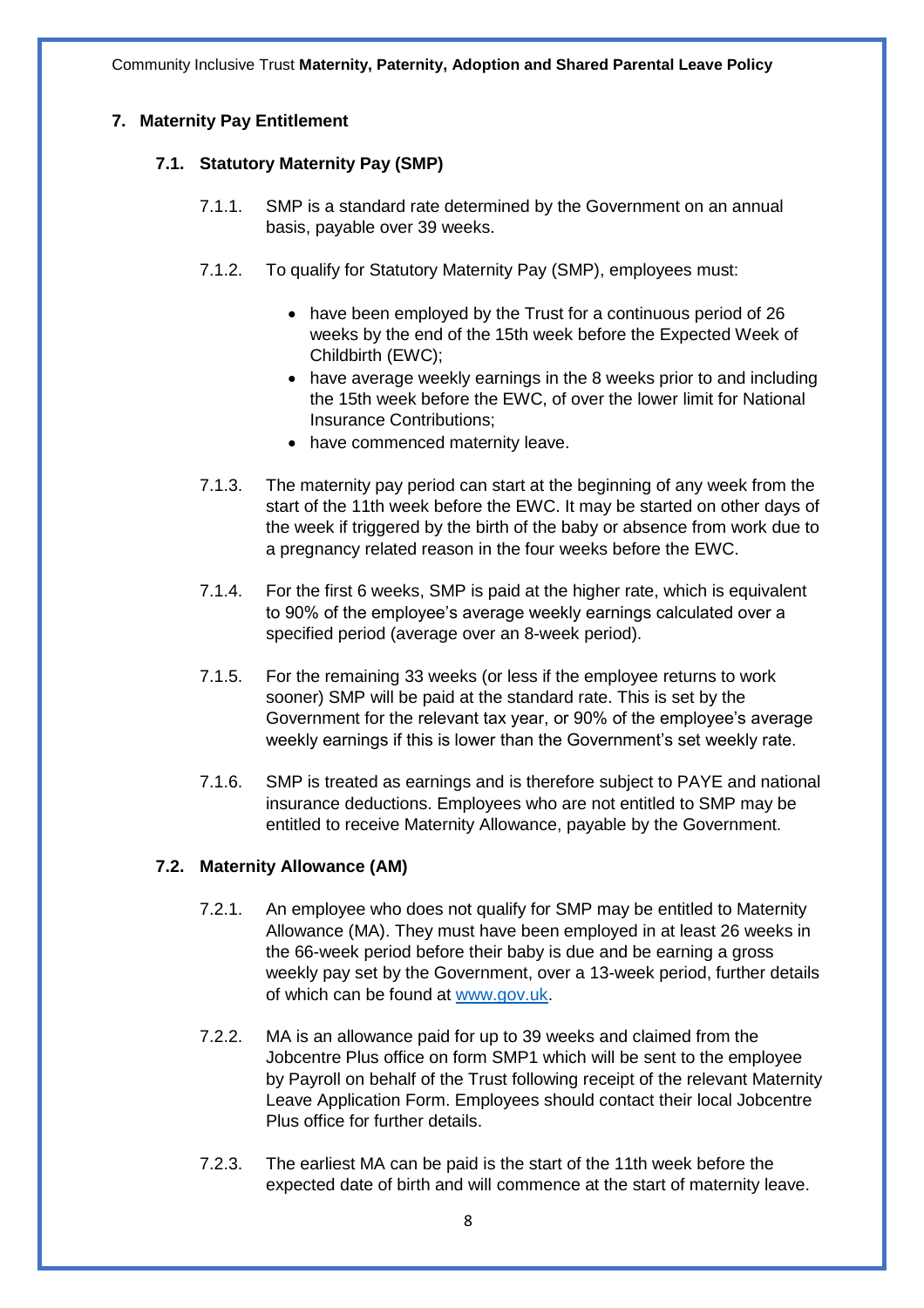#### **7.3. Occupational Maternity Pay (OMP)**

- 7.3.1. Occupational Maternity Pay is an additional payment, over and above SMP, paid by the Trust to an employee who satisfies the following criteria:
	- To have one year's continuous service, recognised by the Trust, by the end of the 15th week before the Expected Week of Childbirth (EWC);
	- comply with the notification requirements as set out above.

#### **7.4. OMP Payments**

#### **7.4.1. Teachers**

• If entitled to OMP, teachers will receive:

| <b>Weeks</b> | <b>Weekly Pay Entitlement</b> |
|--------------|-------------------------------|
| 1 – 4        | 100%                          |
| $5 - 6$      | 90%                           |
| $7 - 18$     | 50% plus SMP*                 |
| $19 - 39$    | <b>SMP</b>                    |

\*unless this exceeds the equivalent weekly full pay amount.

#### **7.4.2. Support Staff**

• If entitled to OMP, support staff will receive:

| <b>Weeks</b> | <b>Weekly Pay Entitlement</b> |  |  |
|--------------|-------------------------------|--|--|
| $1 - 6$      | 90%                           |  |  |
| $17 - 18$    | 50% plus SMP*                 |  |  |
| $19 - 39$    | <b>SMP</b>                    |  |  |

\*unless this exceeds the equivalent weekly full pay amount.

- 7.4.3. Both SMP and OMP are subject to normal deductions, i.e. tax, national insurance and pension.
- 7.4.4. Employees have a choice with regard to payment arrangements for OMP, for instance payments may be made during maternity leave or in a lump sum when they return to work. Employees should inform the Trust via completion of the Maternity Leave Application Form, before they start maternity leave, about their intentions in order that suitable payment arrangements for OMP can be made.
- 7.4.5. Teaching and support staff are required to return to work in order to retain their entitlement to OMP. If employees do not return to work for the stated period, they will be required to refund such sum of OMP as the Executive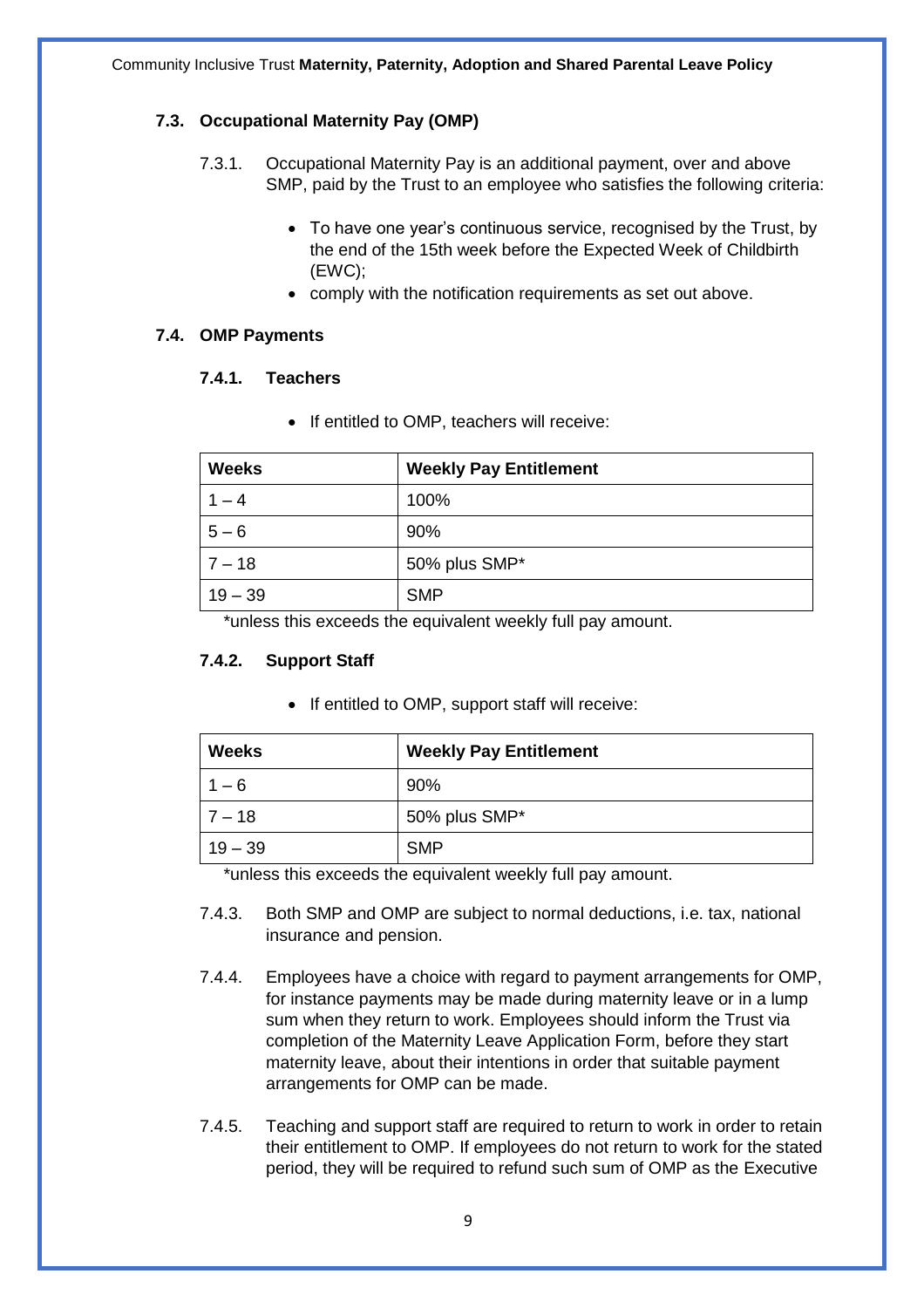Leadership of the Trust may decide. They will however, retain the first 6 weeks' of OMP.

- 7.4.6. Teachers are required to return to work for a minimum period which equates to 13 weeks service, under the contract they were on prior to maternity leave. This means if their contract was full time prior to leave and they return on a part time basis, they will be required to return for a period which equates to 13 weeks of full-time service. This requirement may be reduced at the discretion of the ELT. This period includes both term time and school holidays.
- 7.4.7. Support staff are required to return for a period of at least 3 months or for a period of time that equates to 3 months for part time employees. This requirement may be reduced at the discretion of the ELT.

#### **8. Time off for Antenatal Care**

- 8.1. Employees are entitled to reasonable time off for antenatal care, irrespective of length of service or hours worked. An employee's headteacher or line manager must be informed in advance of all appointments, and are permitted to ask to see appointment cards (with the exception of the first appointment)
- 8.2. An expectant mother is entitled to necessary time off with full pay for other hospital and clinic appointments resulting from their pregnancy. This includes relaxation, exercise and parent-craft classes where the appointment has been made on the advice of a registered GP, midwife or health visitor.

#### **9. Notification of Birth**

9.1. Employees should notify their headteacher/ELT line manager as soon as possible to confirm the date of birth to ensure maternity pay is correctly calculated and paid and a notification of birth form should be completed.

#### **10. Returning to Work**

- 10.1. Employees will have been advised in writing of the date on which they are expected to return to work. The employee is expected to return on this date, unless they notify their headteacher or ELT line manager otherwise. If an employee, for any reason connected with their health, is not fit to return to work at the end of the maternity leave period (or at an earlier notified date), then they will be deemed as having returned to work and the usual sickness reporting procedures and policies will apply. In any other case, late return without prior authorisation will be treated as unauthorised absence.
- 10.2. Employees who intend to return to work at the end of the full maternity leave entitlement, are not required to give any further notification. However, it assists the Trust if the employee confirms as soon as is convenient during the maternity leave, that they will be returning to work as expected.
- 10.3. Employees may delay their return to work by taking annual leave immediately after their period of maternity leave. This should always be in agreement with their line manager.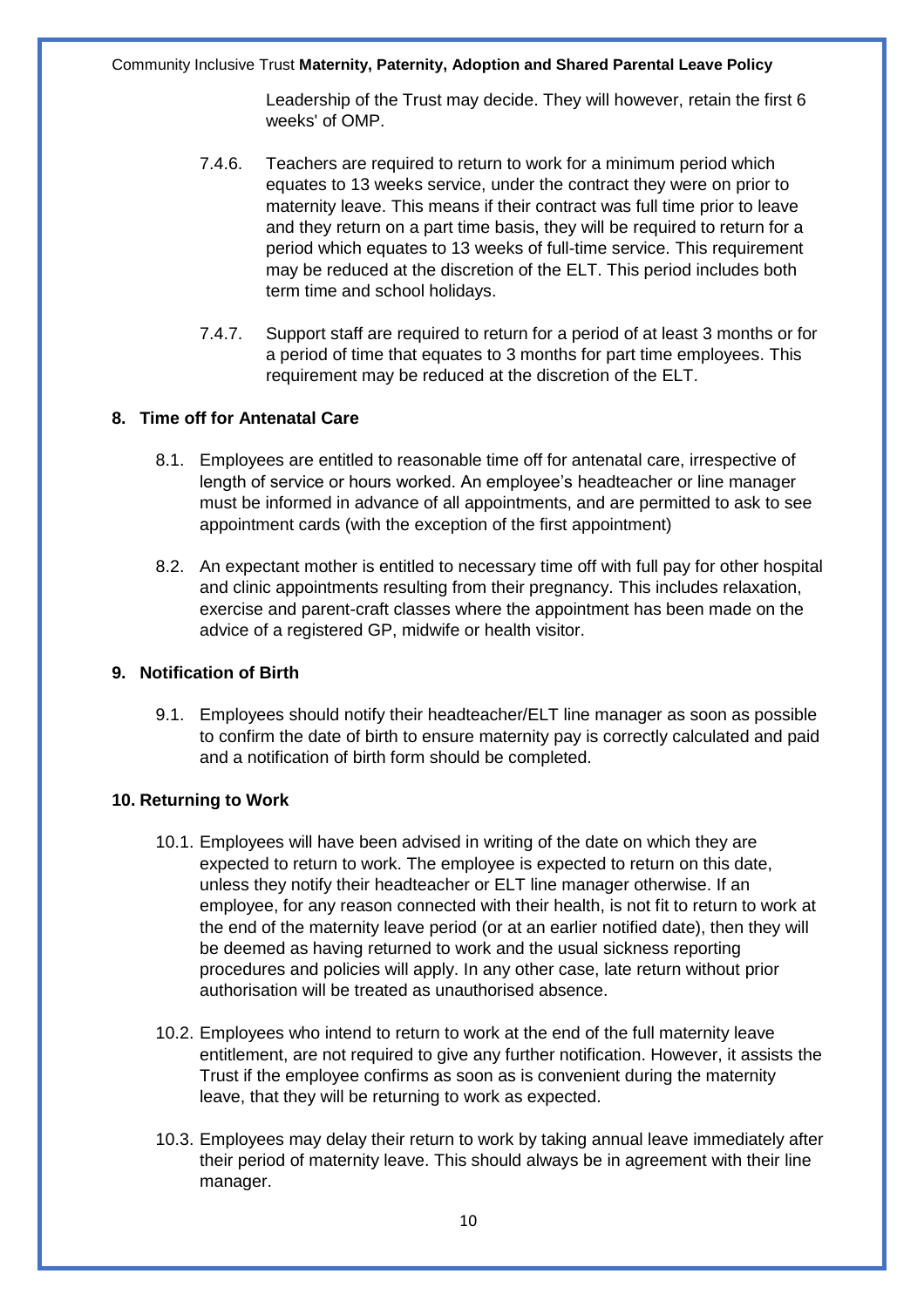10.4. If an employee wishes to return to work early, they are required to provide 8 weeks' notice of their intended return to work date.

#### **11. Premature Births**

11.1. If the baby is born prematurely before the start of the maternity pay period, employees must inform their headteacher or ELT line manager as soon as reasonably practicable of the actual date of the birth. This is so the maternity pay can be correctly calculated and paid. Where the birth is before or during the qualifying week, "average earnings" for SMP purposes will be calculated on the 8 weeks immediately before the week during which the birth occurred. The start of the maternity leave and maternity pay period will be calculated following the birth.

#### **12. Stillbirths or Miscarriage**

- 12.1. If a child dies prior to birth after 24 weeks of pregnancy, this is a stillbirth and the employee will be entitled to the same rights to maternity leave and pay. In addition, employees will be entitled to parental bereavement leave, as detailed in the Annual Leave and Leave of Absence Policy.
- 12.2. If the death of an unborn child occurs before reaching the 24th week of pregnancy, this is a miscarriage and the employee is not eligible for maternity entitlements. However, they may be eligible for sick pay in these circumstances, and a period of compassionate leave.
- 12.3. The same criteria and rights apply to entitlements to statutory paternity pay and leave if their partner/mother of their child suffers' a miscarriage or stillbirth.
- 12.4. Employees should approach their headteacher or ELT line manager to discuss their individual needs together with advice from their doctor. The manager may discuss with the employee a referral to Occupational Health, who can discuss counselling and provide advice with regards workplace adjustments and/or return to work arrangements.

#### **13. Health and Safety**

- 13.1. The Trust has a duty to provide a healthy working environment for all of their employees and provides support to employees that are pregnant, recently returned from maternity, and to those breast-feeding. More information and guidance can be found in the Health and Safety Handbook and Policy.
- **13.2.** Line managers will normally carry out a risk assessment when notified that an employee is pregnant, to ensure appropriate support and adjustments are made where necessary. Updates to these will be carried out through the pregnancy and employees are encouraged to notify their manager of any additional support or adjustments that are required. A template Risk Assessment can be found in Appendix A.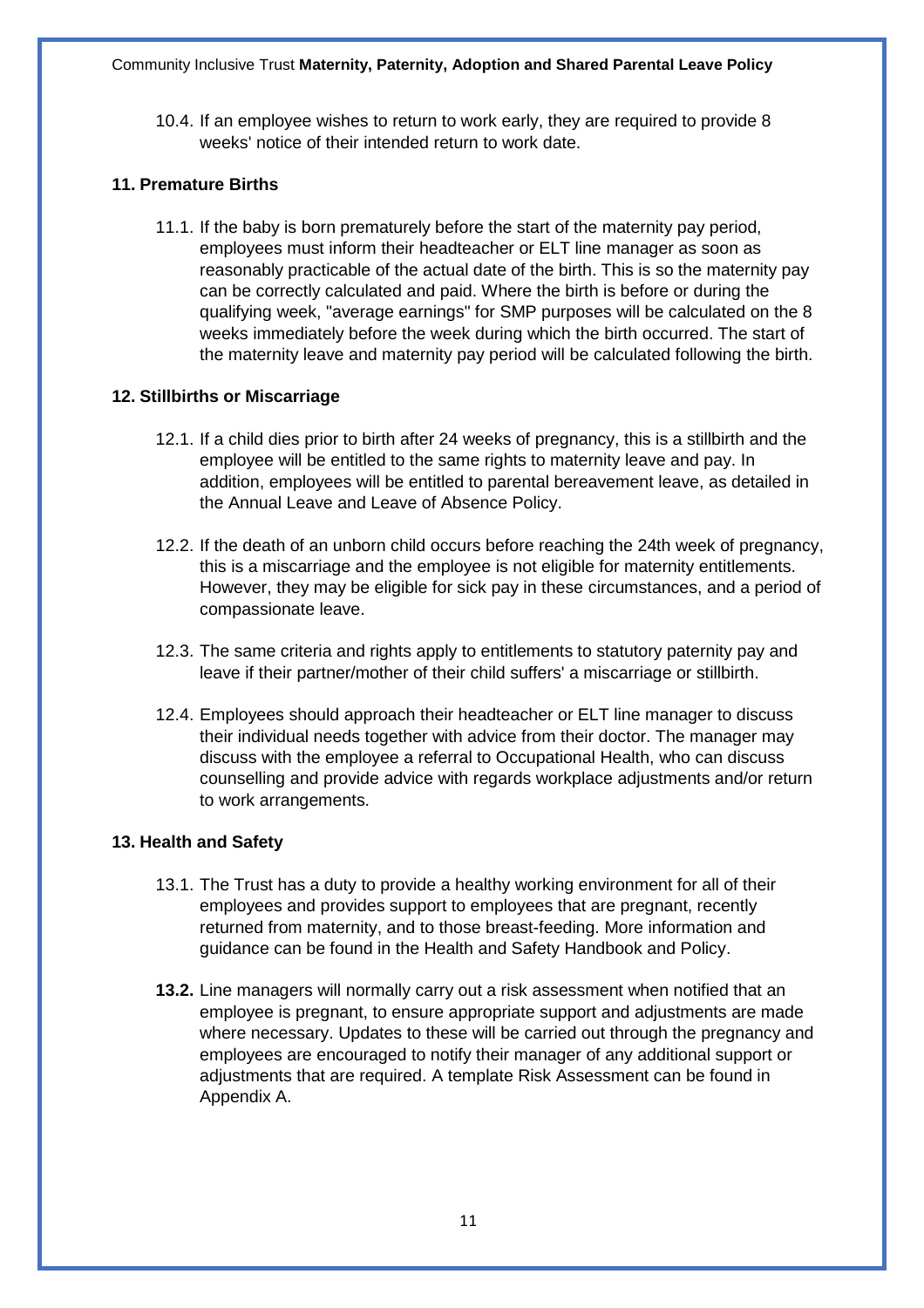#### **Adoption, Including Surrogacy and Fostering and Fostering to Adopt: Leave and Pay**

This section sets out the statutory rights and responsibilities of employees who are planning to adopt a child and gives details of the arrangements for adoption leave and pay. Throughout this section, there are timescales for which employees must notify the Trust of their plans. In exceptional circumstances, if the timescales are not possible to adhere to, employees must notify the Trust as soon as they can.

Adoption leave and pay is available, subject to eligibility criteria, to employees who have a child through a surrogacy arrangement and are eligible for a Parental Order or who foster a child through the "foster to adopt" programme in accordance with section 22C of the Children Act 1989.

#### **14. Eligibility**

- 14.1. Adoption Leave is available to:
	- individual employees who adopt;
	- one member of a couple where a couple jointly adopts;
	- an individual employee who is a local authority foster parent, who is also approved as a perspective adopter and a child is placed with the employee in a "foster to adopt" situation;
	- one member of a couple who are the legal parents of a child born through surrogacy.
- 14.2. Where a couple are adopting jointly, or have become the legal parents of a child born via surrogacy, only one may take statutory adoption leave and receive statutory adoption pay. The other, subject to meeting certain eligibility criteria may be entitled to take one or two weeks paid Paternity Leave (see page 23).
- 14.3. Adoption leave and pay is not available in circumstances where a child is not newly matched for adoption, for example when a step-parent is adopting a partner's children.

#### **15. Notification**

- 15.1. Employees must notify the Trust in writing within 7 days of the date in which they were matched with the child (unless this is not reasonably practicable). In the case of surrogacy, employees must tell their employers at least 15 weeks before the baby is due that they intend to take adoption leave.
- 15.2. Employees will need to tell the Trust:
	- the date on which they intend to start their adoption leave;
	- the expected week of the placement of the child (or, in the case of surrogacy, the expected week of childbirth);
	- provide a matching certificate completed by the adoption agency (or provide a Parental Order in cases of surrogacy as soon as possible and within 6 months of commencement of adoption leave);

15.3. Employees can choose to start their leave from: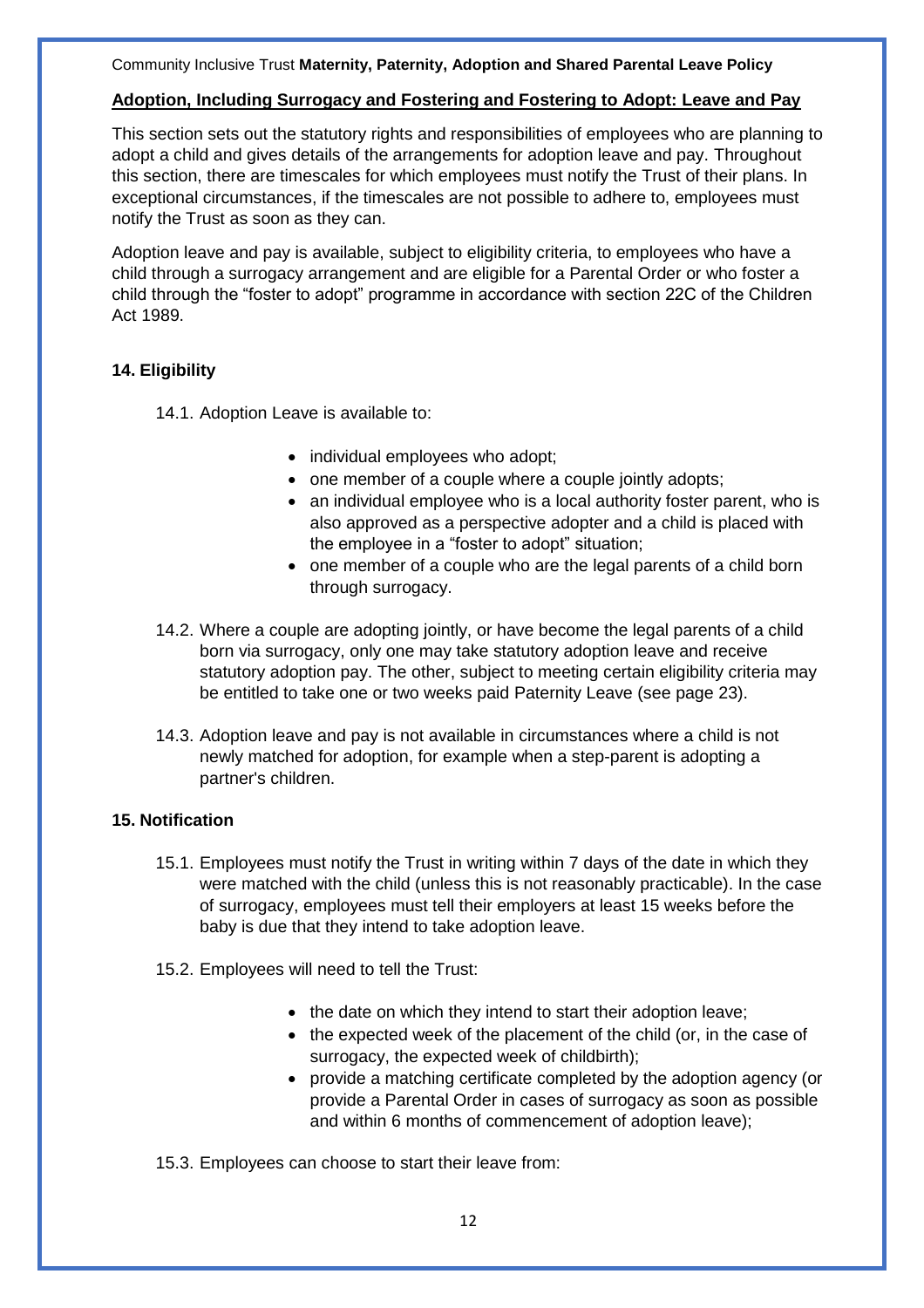- the date of the child's placement (whether this is earlier or later than expected); or
- from a fixed date which can be up to 14 days before the expected date of placement;
- in the case of surrogacy, adoption leave can start the day of the birth or the day after.
- 15.4. Should employees change their mind about the date on which they intend to start their adoption leave, they must advise their headteacher or ELT line manager of the revised start date at least 28 days in advance, unless it is not reasonably practical to do so.
- 15.5. The Trust will formally respond in writing to the employee's notification of their leave plans within 28 days, confirming the date on which they are expected to return to work.
- 15.6. If the date of the adoption placement (or, in the case of surrogacy, the expected week of childbirth) changes, the employee must discuss the situation with Trust and give appropriate notice for the change in date.
- 15.7. If an employee plans to start adoption leave at any time before the actual date of placement, they must be sure that the placement will be going ahead on the date agreed before they start their leave. If the placement is delayed for whatever reason and adoption leave has already commenced, they cannot stop and start it again at a later date.

#### **16. Adoption from overseas**

- 16.1. Eligible employees adopting a child from overseas must notify the school of:
	- the date on which the official notification was received:
	- the date on which the child is expected to enter Great Britain.
- 16.2. The notification must be provided within 28 days of receipt of the official notification. Employees must provide at least 28 days' notice of when they wish their adoption leave to start; and within 28 days of the child's entry into Great Britain must inform the Trust of the date of entry. Employees may be asked to provide a copy of the official notification and evidence of the child's date of entry into Great Britain.

#### **17. Adoption Leave Arrangements**

#### **17.1. Ordinary Adoption Leave (OAL)**

- 17.1.1. All qualifying employees are entitled to 26 weeks Ordinary Adoption Leave (OAL) and up to 26 weeks Additional Adoption Leave (AAL), making a total of 52 weeks. This is regardless of the number of hours they work or their length of service. Additional Adoption Leave (AAL) begins on the day after ordinary adoption leave ends.
- 17.1.2. To qualify for OAL leave employees must: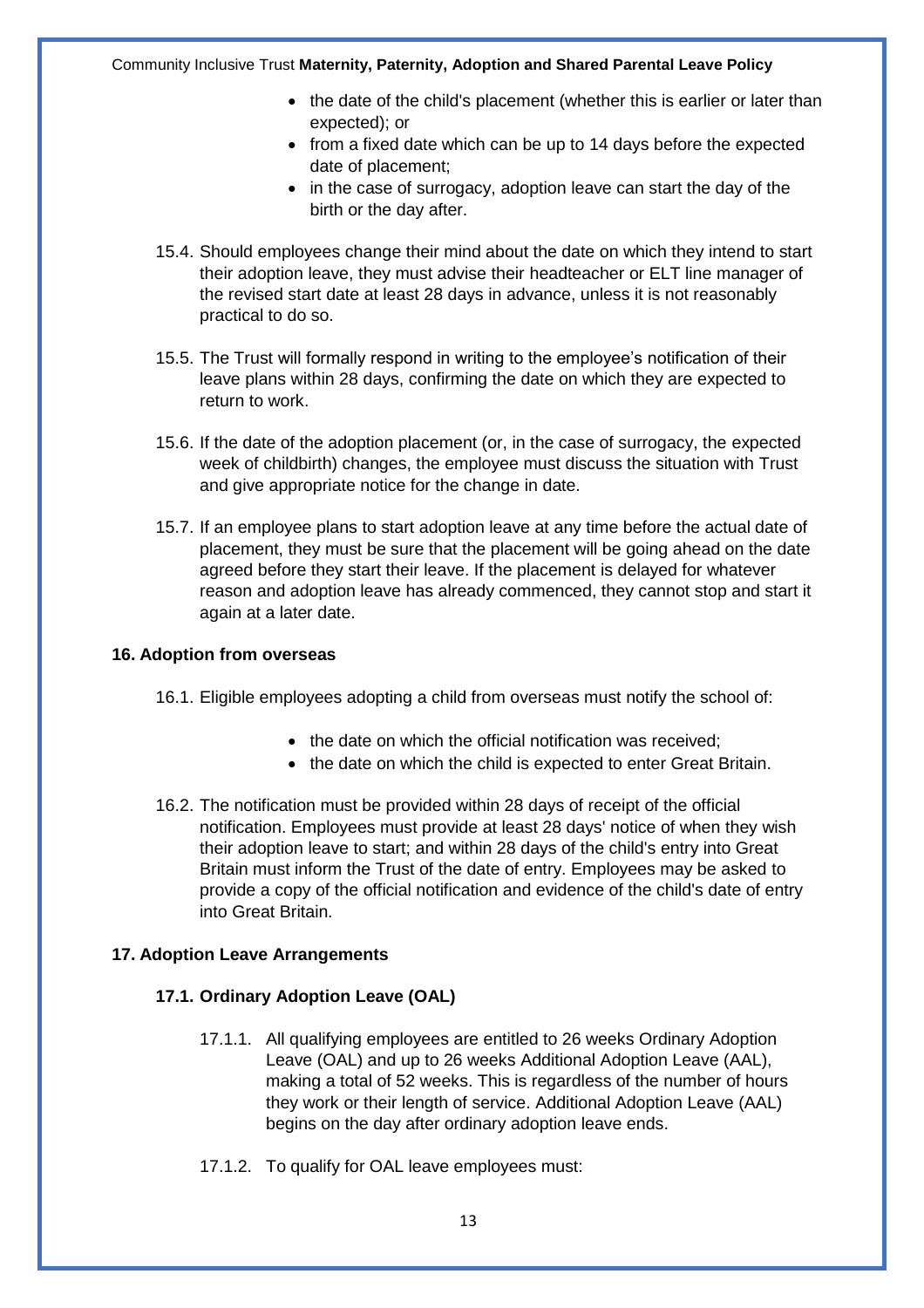- be matched with a child for adoption by an approved adoption agency, or be one of a couple who have been jointly matched with a child for adoption; and
- have notified the agency that he or she agrees that the child should be placed with him or her for adoption and on the date of placement;
- or, be the legal parent of a child born via surrogacy.
- 17.1.3. The right to adoption leave is available to one member only of a couple who have had a child placed with them for adoption, or who are the legal parents of a child born via surrogacy. It is up to the adoptive / legal parents to decide which of them takes the adoption leave. The other partner may, however, be entitled to a period of paid paternity leave.
- 17.1.4. During adoption leave, employees retain the right to their contractual benefits as detailed in their statement of terms and conditions of employment. However, employees are not entitled to remuneration unless they meet the qualifying conditions for receiving adoption payments. Employees returning to work after OAL are entitled to return to the same job they had prior to commencing OAL.

#### **17.2. Additional Adoption Leave (AAL)**

- 17.2.1. Employees who qualify for OAL are also entitled to Additional Adoption Leave (AAL). AAL starts immediately after OAL and continues for a further period of up to 26 weeks, bringing the total period of absence allowed up to 52 weeks.
- 17.2.2. Employees returning to work after AAL are entitled to return to the same job or if not reasonably practicable for a reason other than redundancy, they are entitled to return to a suitable job on terms and conditions no less favourable than those they were employed on prior to AAL.
- 17.2.3. Only one period of leave will be available irrespective of whether more than one child is placed for adoption as part of the same arrangement, or, in the case of surrogacy, whether more than one child is being born.
- 17.2.4. If the child's adoption placement ends during the adoption leave period, employees are able to continue adoption leave for up to 8 weeks after the end of the placement. Where an expected adoption placement does not happen, but employees have already started the leave or pay period, then adoption leave and pay will be available for 8 weeks following notification from the adoption agency or other body, that the child will not be placed with the adoptive parent.

#### **18. Adoption Pay Entitlement**

#### **18.1. Statutory Adoption Pay (SAP)**

18.1.1. Statutory Adoption Pay (SAP) is payable for up to 39 weeks during adoption leave. An employee is entitled to SAP if they: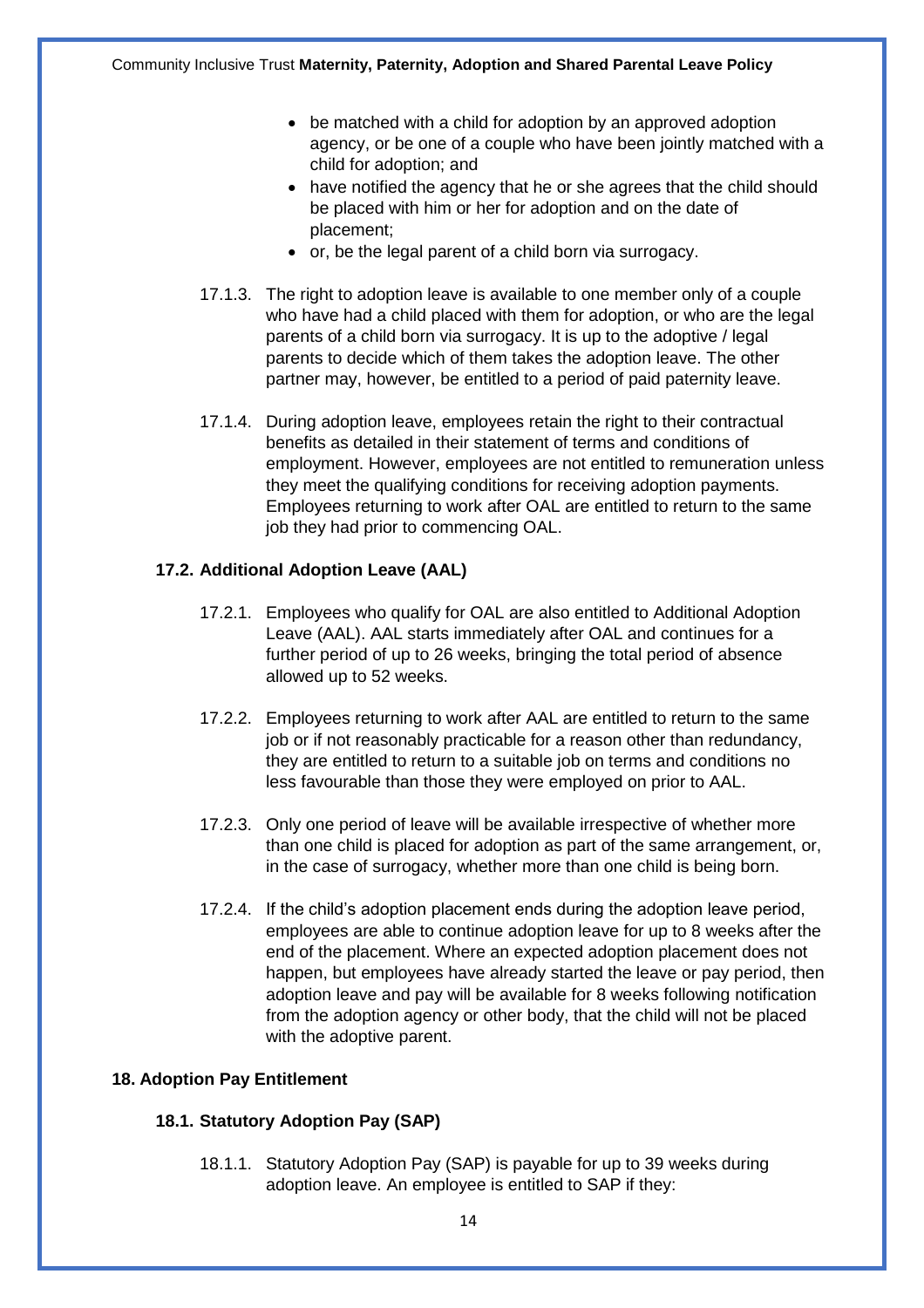- have been continuously employed by the Trust for at least 26 weeks at the end of the week in which they are notified of having been matched with a child or, in the case of surrogacy, the end of the week in which they are notified of the pregnancy;
- have national weekly earnings of over the lower limit of National Insurance contributions;
- have been matched with a child to be placed with them by a UK adoption agency;
- have notified the agency that they agree that the child should be placed with them and the date of the placement;
- notify their headteacher or ELT line manager within 7 days of the date in which they were matched with the child;
- provide a matching certificate completed by the adoption agency; (or, in the case of surrogacy, a copy of the 'Parental Order' as soon as possible after the baby's birth and no later than six months after the commencement of adoption leave).
- 18.1.2. SAP is payable for a maximum period of 39 weeks. This period is called the 'adoption pay period' and can begin from 14 days before the child is placed with the adoptive parent but no earlier. SAP is an amount set by the Government each year.
- 18.1.3. For the first 6 weeks, SAP is paid at the higher rate, which is equivalent to 90% of the employee's average weekly earnings calculated over a specified period. For the purpose of calculating average weekly earnings, shift allowances and overtime payments, are all included.
- 18.1.4. The standard rate of SAP is paid for the remaining 33 weeks (or less if the employee returns to work sooner). This is paid at the rate set by the Government for the relevant tax year, or 90% of the employee's average weekly earnings if this is lower than the Government's set weekly rate.
- 18.1.5. Statutory adoption pay is treated as earnings and is therefore subject to PAYE, national insurance and pension deductions. Employees who are not entitled to SAP may be entitled to receive an allowance, payable by the Government.

#### **18.2. Occupational Adoption Pay (OAP)**

- 18.2.1. Occupational Adoption Pay (OAP) is an optional payment the Trust can make and is more generous than SAP. An employee is entitled to OAP if:
	- They have been employed by the Trust for a continuous period of one year by the end of by the week in which they are notified by the adoption agency that they have been matched with a child;
	- they give proper notification of the adoption in accordance with the rules set out above;
	- provide a Matching Certificate from the adoption agency (or, in the case of surrogacy, a Parental Order);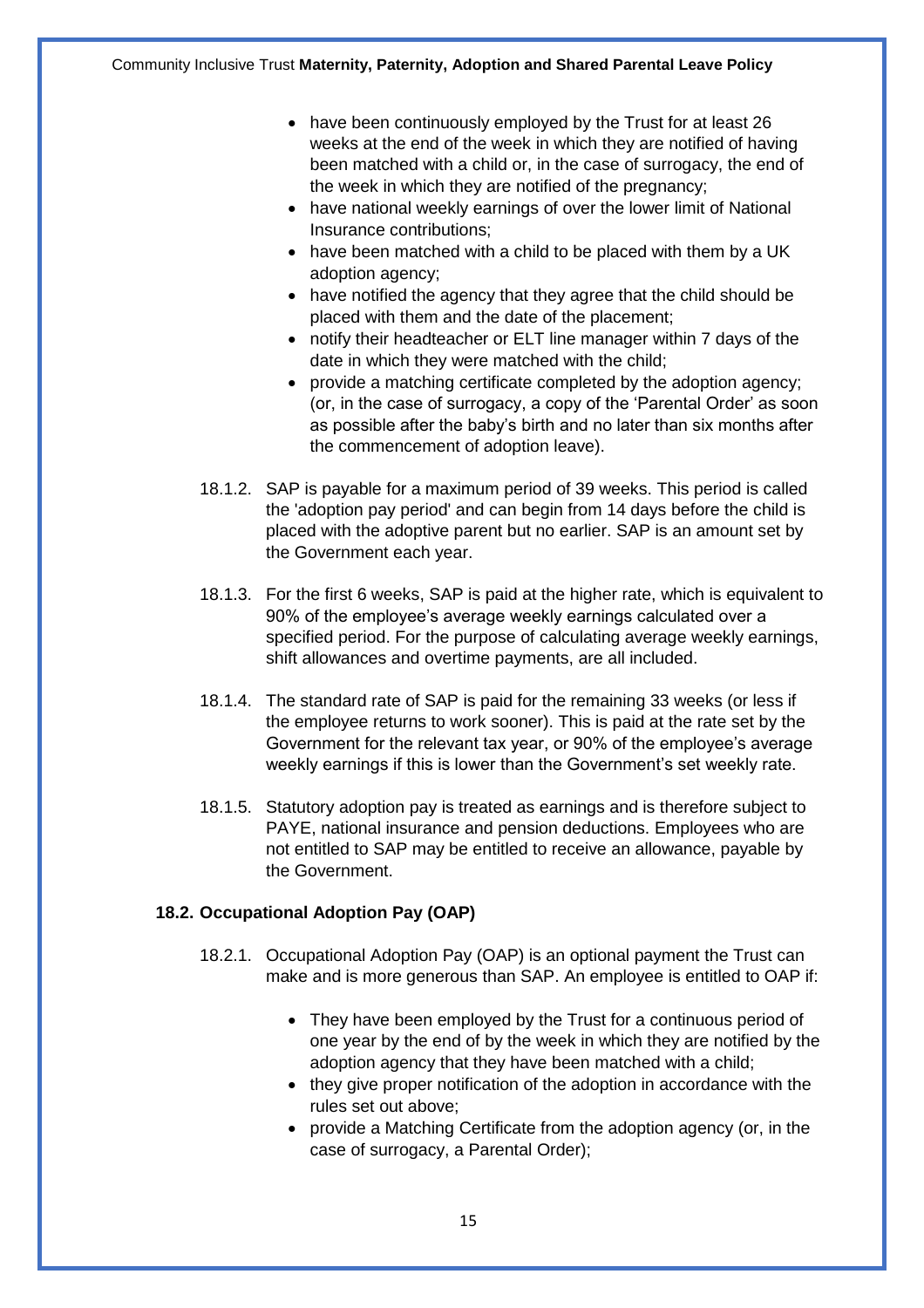• give at least 8 weeks written notice if they wish to change their agreed return date.

#### **18.2.2. OAP – Teachers**

• If entitled to OAP, teachers will receive:

| Week number | <b>Weekly Pay Entitlement</b> |
|-------------|-------------------------------|
| $1 - 4$     | 100%                          |
| $5 - 6$     | 90%                           |
| $7 - 18$    | 50% plus SMP*                 |
| $19 - 39$   | <b>SMP</b>                    |

\*unless this exceeds the equivalent weekly full pay amount.

#### **18.2.3. OAP – Support Staff**

• If entitled to OAP, support staff will receive:

| <b>Weeks</b> | <b>Weekly Pay Entitlement</b> |  |  |
|--------------|-------------------------------|--|--|
| $1 - 6$      | 90%                           |  |  |
| $17 - 18$    | 50% plus SMP*                 |  |  |
| $19 - 39$    | <b>SMP</b>                    |  |  |

\*unless this exceeds the equivalent weekly full pay amount.

- 18.2.4. Both SAP and OAP are subject to normal deductions of PAYE tax, National Insurance and pension.
- 18.2.5. Employees have a choice with regard to payment arrangements. Payment may be made during this period or in a lump sum when they return to work. No further pay is due until the employee resumes work. Employees will be asked to inform the Trust before they start their Adoption Leave about their intentions, in order that suitable payment arrangements can be made.
- 18.2.6. Teaching and support staff are required to return to work in order to retain their entitlement to OAP. If employees do not return to work for the stated period, they will be required to refund such sum of OAP as the Executive Leadership Team may decide. They will however, retain the first 6 weeks' of OAP.
- 18.2.7. Teachers are required to return to work for a minimum period which equates to 13 weeks service, under the contract they were on prior to adoption leave. This means if their contract was full time prior to leave and they return on a part time basis, they will be required to return for a period which equates to 13 weeks of full-time service. This requirement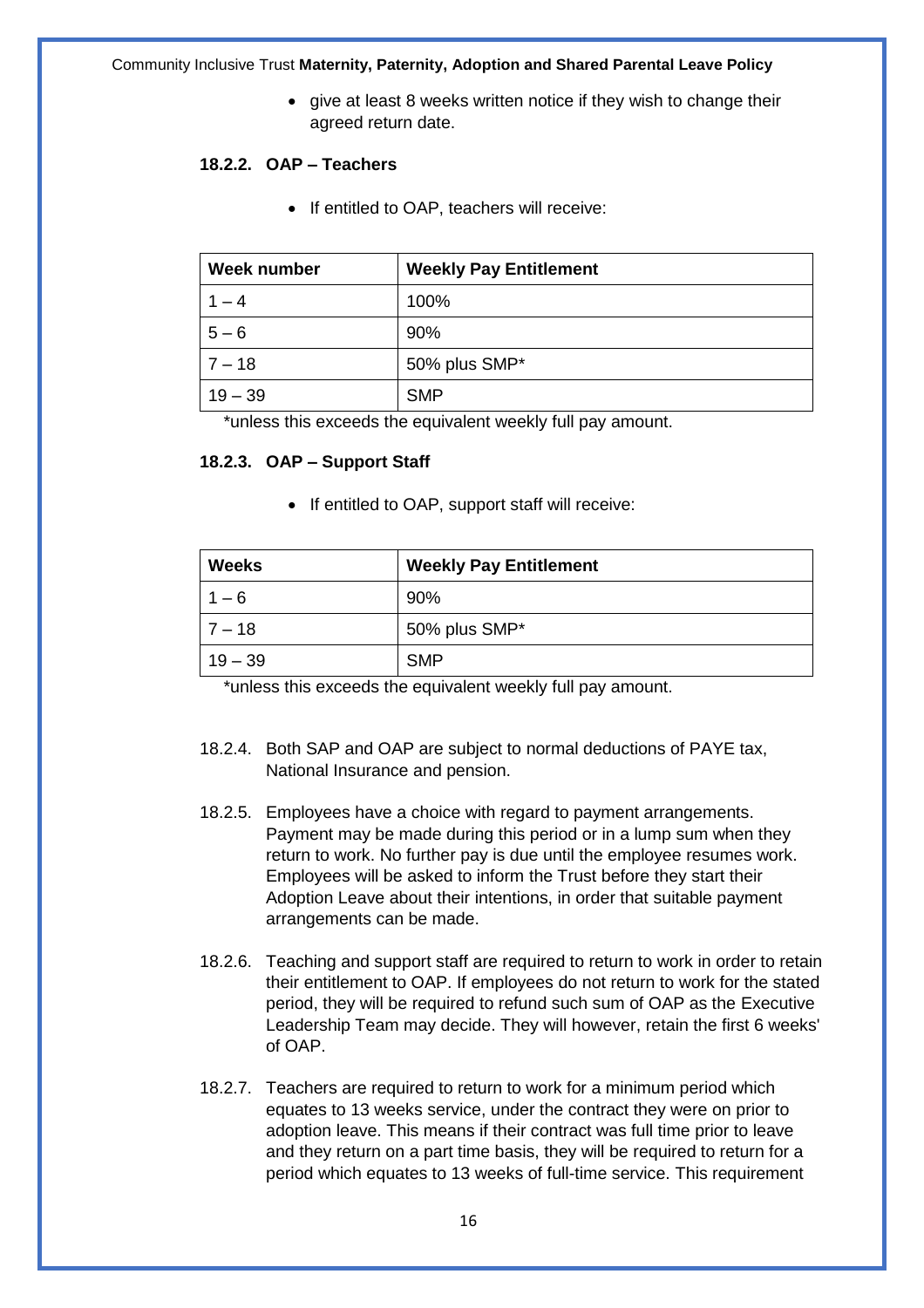may be reduced at the discretion of the ELT. This period includes both term time and school holidays.

18.2.8. Support staff are required to return for a period of at least 3 months or for a period of time that equates to 3 months for part time employees. This requirement may be reduced at the discretion of the ELT.

#### **19. Time off for Adoption Appointments**

- 19.1. Employees who are adopting a child are legally entitled to take paid time off to attend up to five adoption appointments after being matched with a child. Where an employee is part of a couple jointly adopting a child, the couple can elect for one of them to take paid time off for up to five appointments and the other can elect to take unpaid time off to attend up to two adoption appointments. The time off must be taken before the date of the child's placement for adoption with the employee.
- 19.2. Employees who intend to apply for a parental order as part of a surrogacy arrangement, are entitled to take unpaid time off to accompany the surrogate mother to two antenatal appointments.

#### **20. Returning to Work**

- 20.1. The employee will have been formally advised in writing of the date on which they are expected to return to work. The employee is expected to return on this date, unless they notify their headteacher or ELT line manager otherwise. If they are unable to attend work at the end of their adoption leave due to sickness or injury, the Trust's normal arrangements for sickness absence will apply. In any other case, late return without prior authorisation will be treated as unauthorised absence.
- 20.2. While the employee is under no obligation to do so, it would be most helpful if they confirmed as soon as convenient during adoption leave that they will be returning to work as expected.
- 20.3. If the employee wishes to return to work earlier than the expected return date, they must give their headteacher or ELT line manager as least 8 weeks' notice of their date of early return. If they fail to do so their headteacher or ELT line manager may postpone their return to such a date as will give eight weeks' notice, provided that this is not later than the expected return date.
- 20.4. Alternatively, if employees wish to return to work later, for example by taking annual leave immediately after the notified end of adoption leave period, they must give their headteacher or ELT line manager at least 8 weeks' notice prior to their original agreed return date. The notice requirement applies during both ordinary and additional adoption leave. The adoption leave period cannot be extended beyond the maximum 52 weeks entitlement.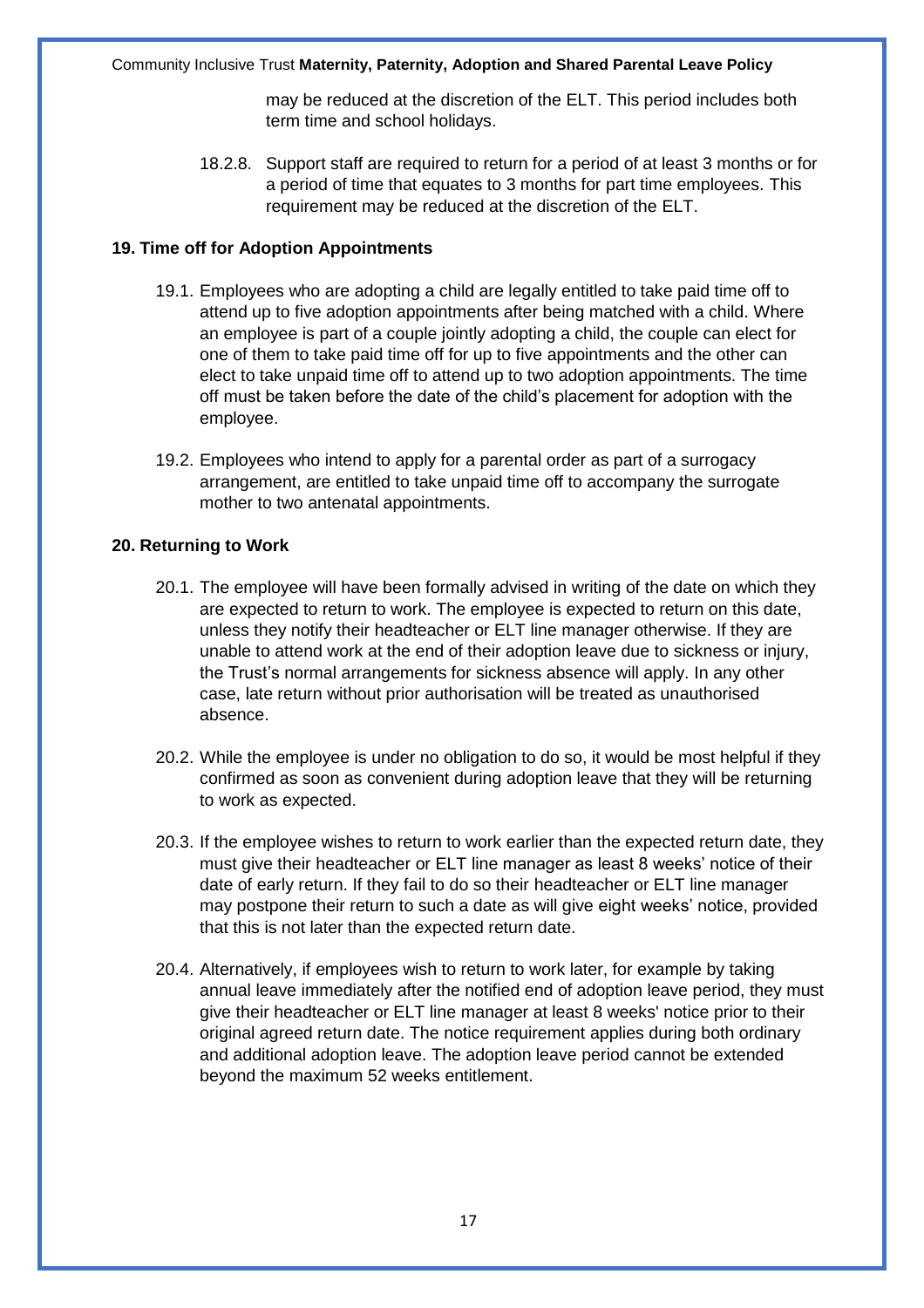#### **Other rights: Maternity and Adoption Leave**

#### **21. Annual Leave**

- 21.1. During the period of OML and AML, all staff will continue to accrue service. Nonteaching staff will continue to accrue annual leave, including bank holidays and closure days, in the normal way.
- 21.2. Staff members may take their annual leave at the beginning and/or end of their maternity leave. Annual leave accrued prior to the start of the maternity leave period must be taken within the current leave year.
- 21.3. Annual leave accrued during the maternity leave period should be taken during the current leave year wherever possible.
- 21.4. Staff members will normally only be allowed to carry over any accrued annual leave into the next leave year if it has not been possible to take it.

#### **22. Rights on and After Return to Work**

- 22.1. Employees are essentially entitled to return to the same job / or a role with equivalent pay and terms and conditions, following maternity or adoption leave as if they had not been absent. An employee who worked full-time prior to maternity or adoption leave has no automatic right to work on a part-time basis or to make other changes to their working pattern. However, all requests for part-time work or other flexible working arrangements will be considered in line with the Working Flexibly Policy.
- 22.2. If an individual is at risk of redundancy whilst on maternity / adoption leave, they are entitled to be offered a suitable alternative vacancy where one exists. There is no requirement for an individual to compete for a role, although an exploratory meeting can be undertaken if they agree to it.
- 22.3. This right is subject to the employee complying with the appropriate provisions on notifying their headteacher or ELT line manager of their intention to return.
- 22.4. No individual on maternity or adoption leave will suffer a detriment or be unfairly treated for exercising their right to take leave.

#### **23. Employees resigning during adoption or maternity leave**

23.1. If an employee has advised that they intend to return to work and decide while on maternity or adoption leave that they do not want to come back, they should write to their headteacher or ELT line manager to formally resign in accordance with the terms of their contract. If the notice period will expire after the maternity leave has ended, the employee is expected to return to work for the remainder of the notice period.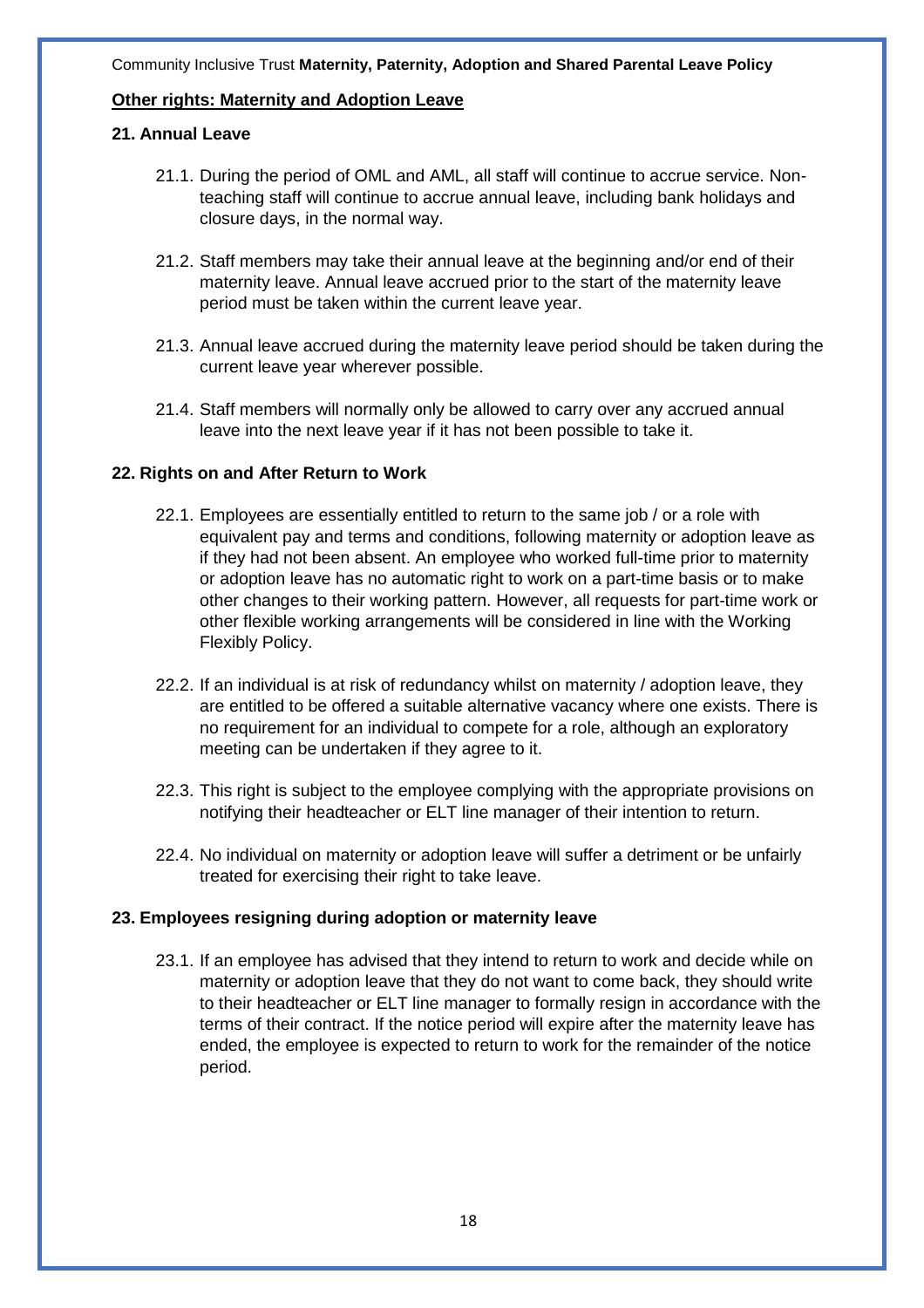#### **24. Contact during maternity leave or adoption leave**

- 24.1. Shortly before an employee's maternity or adoption leave starts, the headteacher or ELT line manager will discuss and agree the arrangements for them to keep in touch during this period.
- 24.2. Whilst contact should be minimal and respect privacy during adoption or maternity leave, it can also be helpful to maintain contact with the employee from time to time, so they continue to feel part of the team. This may be to discuss changes within the organisation, such as a restructure, the employee's plans for return to work, to discuss any special arrangements to be made or training to be given to ease their return to work, or simply to update them on developments at work during their absence.

#### **25. Keeping in Touch Days (KIT)**

- 25.1. Keeping in Touch days are optional and a matter for agreement between the employee and their headteacher or ELT line manager, and these do not extend the period of maternity or adoption leave. Where KIT days are worked, the school will ensure completion of the necessary notification to Payroll to ensure payment is made.
- 25.2. Keeping in Touch days enable employees to agree with headteacher or ELT line their manager to undertake work for up to 10 days during their statutory maternity or adoption leave period without:
	- bringing the period of maternity or adoption leave to an end; and
	- without the loss of a week's statutory maternity or adoption pay as a result of carrying out that work.
- 25.3. An individual may choose to work only a few hours on each occasion, however the hours worked will count as 'days' under the scheme. The timing, type of work to be undertaken in addition to the amount of working time will be mutually agreed by the employee and headteacher or ELT line manager.
- 25.4. Employees will be paid their normal standard rate of pay for the actual hours that they work on a KIT day and when combined with entitlement to maternity pay, if this exceeds the standard daily rate of pay this will be offset against the pay the employee would otherwise be entitled to.
- 25.5. For these purposes, 'work' may include training or any other agreed activity undertaken to support the employee's return to work. This could include attending conferences, appraisals or team meetings.
- 25.6. The opportunity to work 'Keeping in Touch' days will apply to the entire period of ordinary and additional maternity or adoption leave, except during the initial 2 weeks after childbirth which is a period of compulsory maternity leave during which employees are prohibited from working.
- 25.7. The employee will be responsible for any childcare costs arising from working on Keeping in Touch days.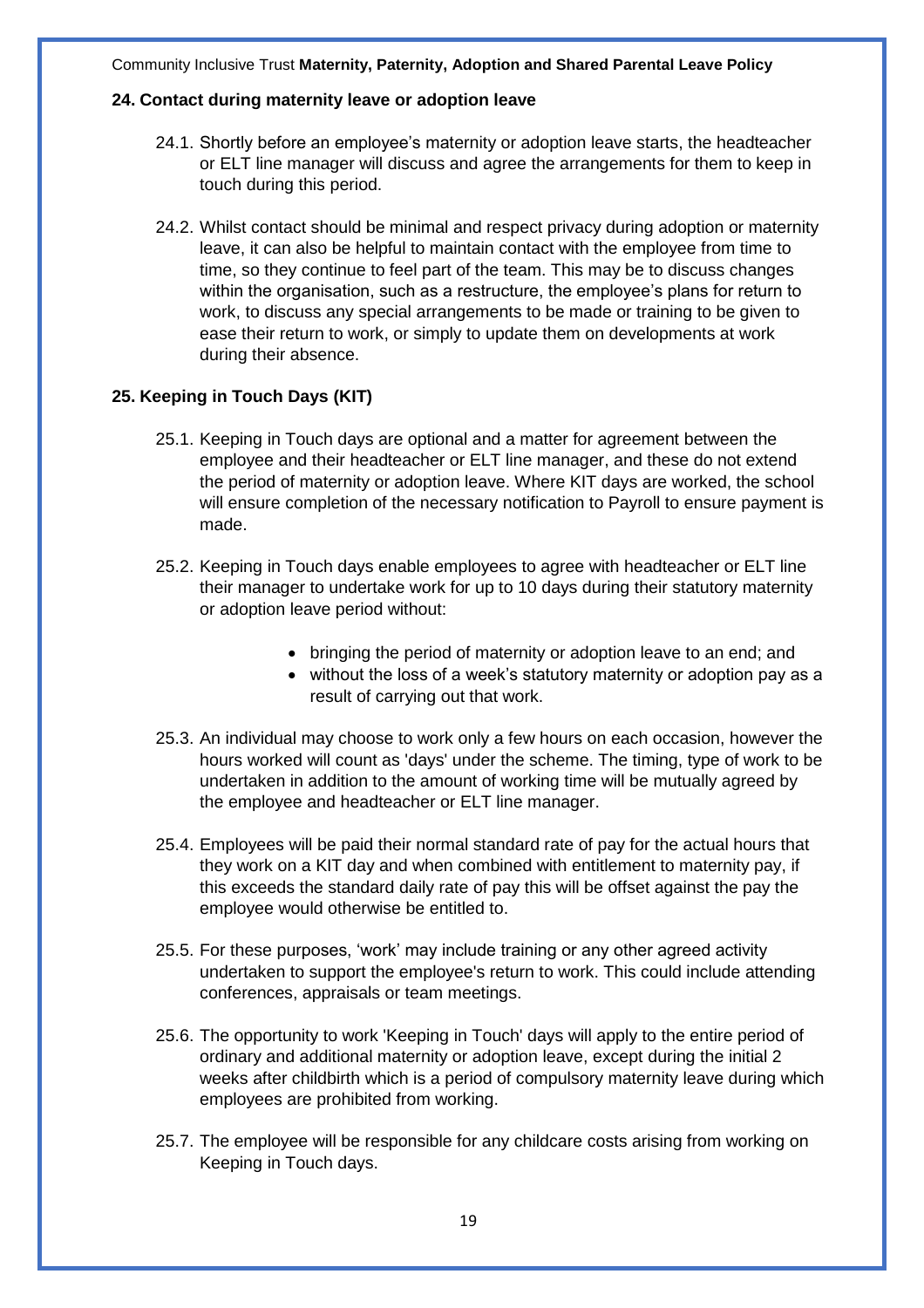#### **26. Pension**

- 26.1. If an employee is a member of a relevant pension schemes, contributions are automatically deducted from their maternity/adoption pay based on what they actually receive. The Trust will continue to pay pension contributions whether or not they receive any pay during the ordinary maternity pay period and these will be based on what they would have been earning had the employee been working normally.
- 26.2. No contributions will be payable by either the employer or employee during any period of no pay in the additional maternity leave period.
- 26.3. If the employee would like to make contributions to cover periods of maternity or adoption leave when they are not receiving Occupational/Statutory Pay they may do so by confirming this in writing not later than 30 days after their return to work or the date confirming their wish to bring their employment to an end. The rate of contributions will be the rate applying immediately before their pay ceased.

#### **27. Childcare Voucher Scheme**

- 27.1. Employees who were members of the Trust's Childcare Voucher scheme provided by Sodexho prior to 5th October 2018 may remain in the scheme or re-join the scheme as long as there has not been a break of more than 12 months.
- 27.2. Otherwise employees may choose to join the government's Tax-Free Childcare Scheme.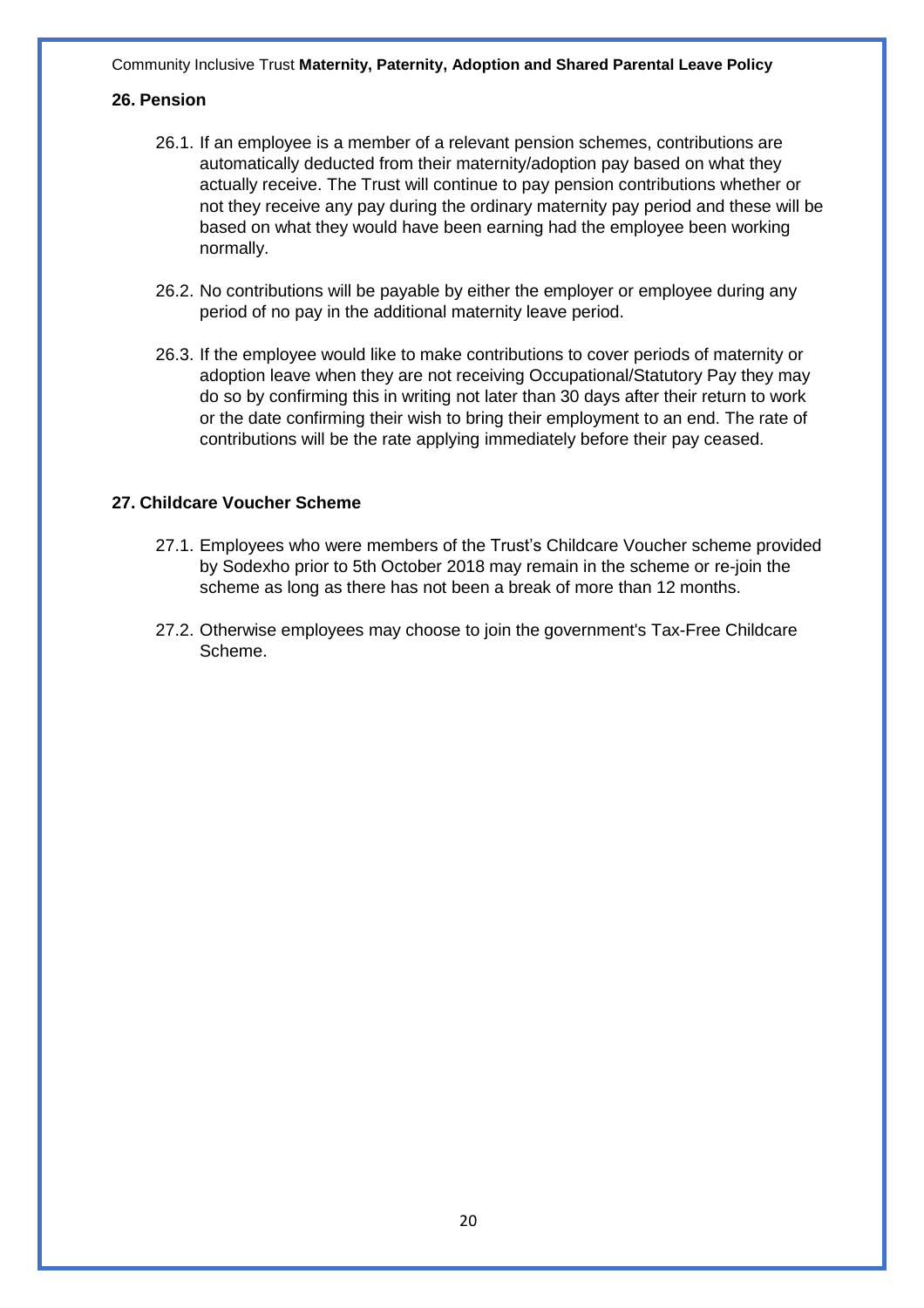#### **Paternity Leave and Maternity/Adoption Support Leave**

This section sets out the statutory rights and responsibilities of those seeking one week or two consecutive weeks' paternity leave and pay, pro rata for part time employees. Paternity leave cannot be taken in odd days.

#### **28. Eligibility**

#### **28.1. Birth**

- 28.1.1. In a birth situation, an employee is entitled to paternity leave that must be taken within 56 days of the birth of the baby, for the purpose of caring for the child or supporting the child's mother if he or she:
	- have been continuously employed by the Trust for 26 weeks or more by the end of the 15th week before the mother's expected week of childbirth (or would have satisfied that condition but for the fact that the child was born before the end of that 15th week, was stillborn after 24 weeks of pregnancy or has died);
	- are the child's biological father and has (or expects to have) responsibility for the child's upbringing; or
	- is the mother's husband, civil partner or partner (but not the child's biological father) and has or expects to have the main responsibility (apart from any responsibility of the mother) for the child's upbringing; and
	- has formally notified the employer of the date on which the employee intends to take paternity leave and, where applicable, has produced evidence supporting the claim for paternity leave.
- 28.1.2. For these purposes, "partner" in relation to a child's mother, means a person (whether of the same or the opposite sex) who lives with the mother and the child in an enduring family relationship, but is not the mother's father, mother, grandfather, grandmother, sister, brother, aunt or uncle.

#### **28.2. Adoption within the UK**

- 28.2.1. In an adoption situation, an employee is entitled to paternity leave for the purpose of caring for the adopted child or supporting the child's adopter if he or she:
	- has been continuously employed by the Trust for a period of not less than 26 weeks by the end of the week in which the child's adopter is formally notified by an approved adoption agency that he or she has been matched with a child for adoption;
	- is married to, is the civil partner of, or the partner of the child's adopter, and has or expects to have the main responsibility (apart from any responsibility of the adopter) for the child's upbringing; and
	- has formally notified his or her employer of the date on which he or she intends to take paternity leave and, where applicable, has produced evidence supporting the paternity leave claim.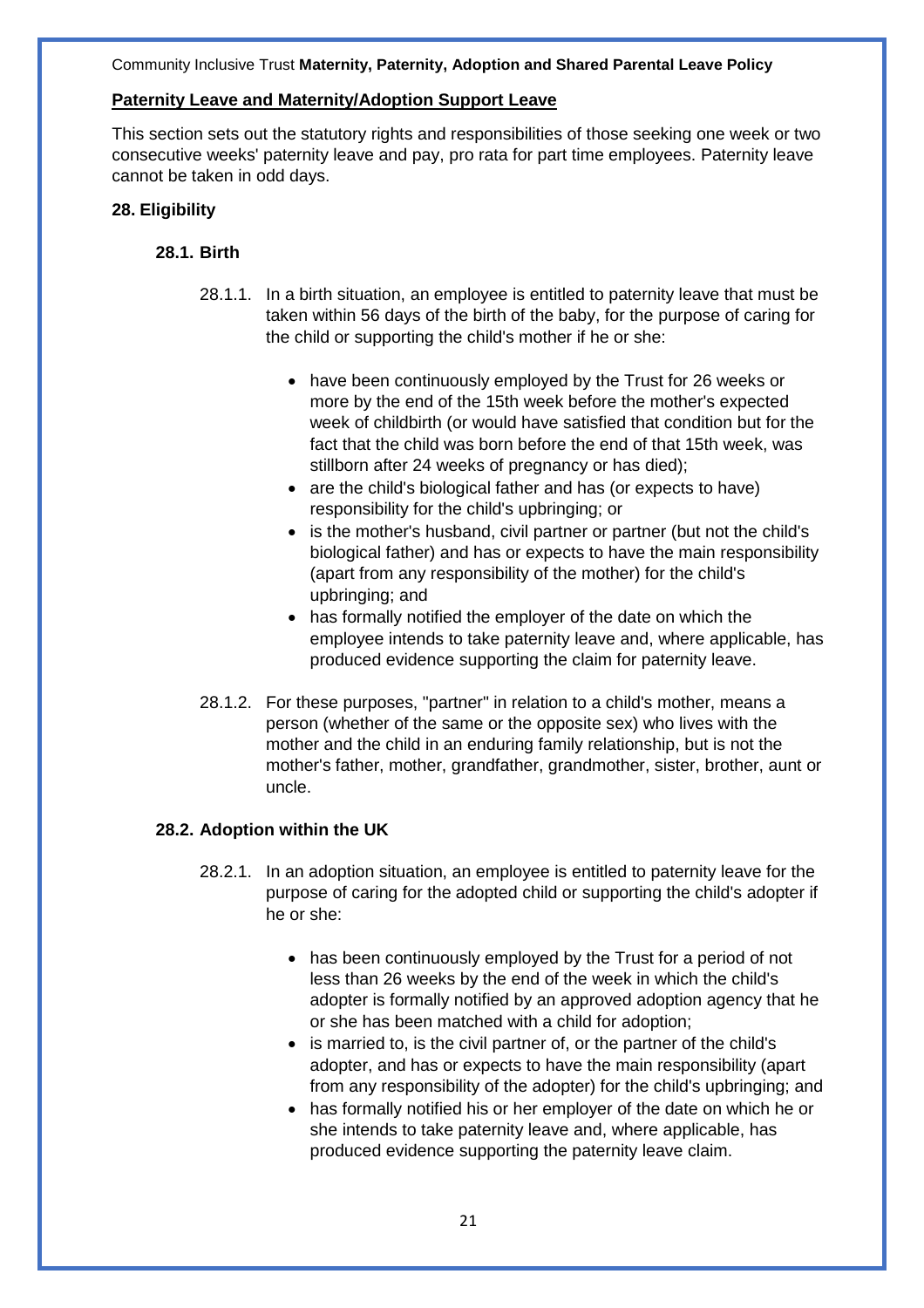28.2.2. For these purposes, "partner" in relation to a child's adopter means a person (whether of the same or the opposite sex) who lives with the adopter and the child in an enduring family relationship, but is not a relative of the adopter. "Relative" for these purposes means the adopter's father, mother, grandfather, grandmother, sister, brother, aunt or uncle.

#### **28.3. Adoption from overseas**

- 28.3.1. An employee is entitled to paternity leave for the purpose of caring for a child adopted from overseas or supporting the child's adopter if he or she:
	- has been continuously employed by the Trust for a period of not less than 26 weeks ending with the week in which the child's adopter received "official notification" from the relevant domestic authority, or commencing with the week in which his or her employment with the employer began (to accommodate the possibility that the official notification may have been received a year or more before the child enters the UK and the employee may have changed employer in this time);
	- is the spouse, civil partner or partner of the child's adopter, and has or expects to have the main responsibility (apart from any responsibility of the adopter) for the child's upbringing; and
	- has formally notified his or her employer of the date on which he or she intends to take paternity leave and, where applicable, has produced evidence supporting the paternity leave claim.
- 28.3.2. For these purposes, "partner" in relation to a child's adopter means a person (whether of the same or the opposite sex) who lives with the adopter and the child in an enduring family relationship, but is not a relative of the adopter. "Relative" for these purposes means the adopter's father, mother, grandfather, grandmother, sister, brother, aunt or uncle.
- 28.3.3. "Official notification" means written notification, issued by or on behalf of the relevant domestic authority, that it is prepared to issue a certificate to the overseas authority concerned with the adoption of the child, or has issued a certificate and sent it to that authority, confirming that the adopter is eligible to adopt and has been assessed and approved as being a suitable adoptive parent.
- 28.3.4. An employee is entitled to take paternity leave in respect of a child if he or she has already taken any shared parental leave in respect of him or her.

#### **28.4. Surrogacy**

- 28.4.1. An employee who is having a child through a surrogacy arrangement will be entitled to paternity leave if they:
	- qualify as the 'legal parent' of the child and are eligible for a parental order;
	- have been continuously employed by the Trust for 26 weeks or more by the end of the 15th week before the mother's expected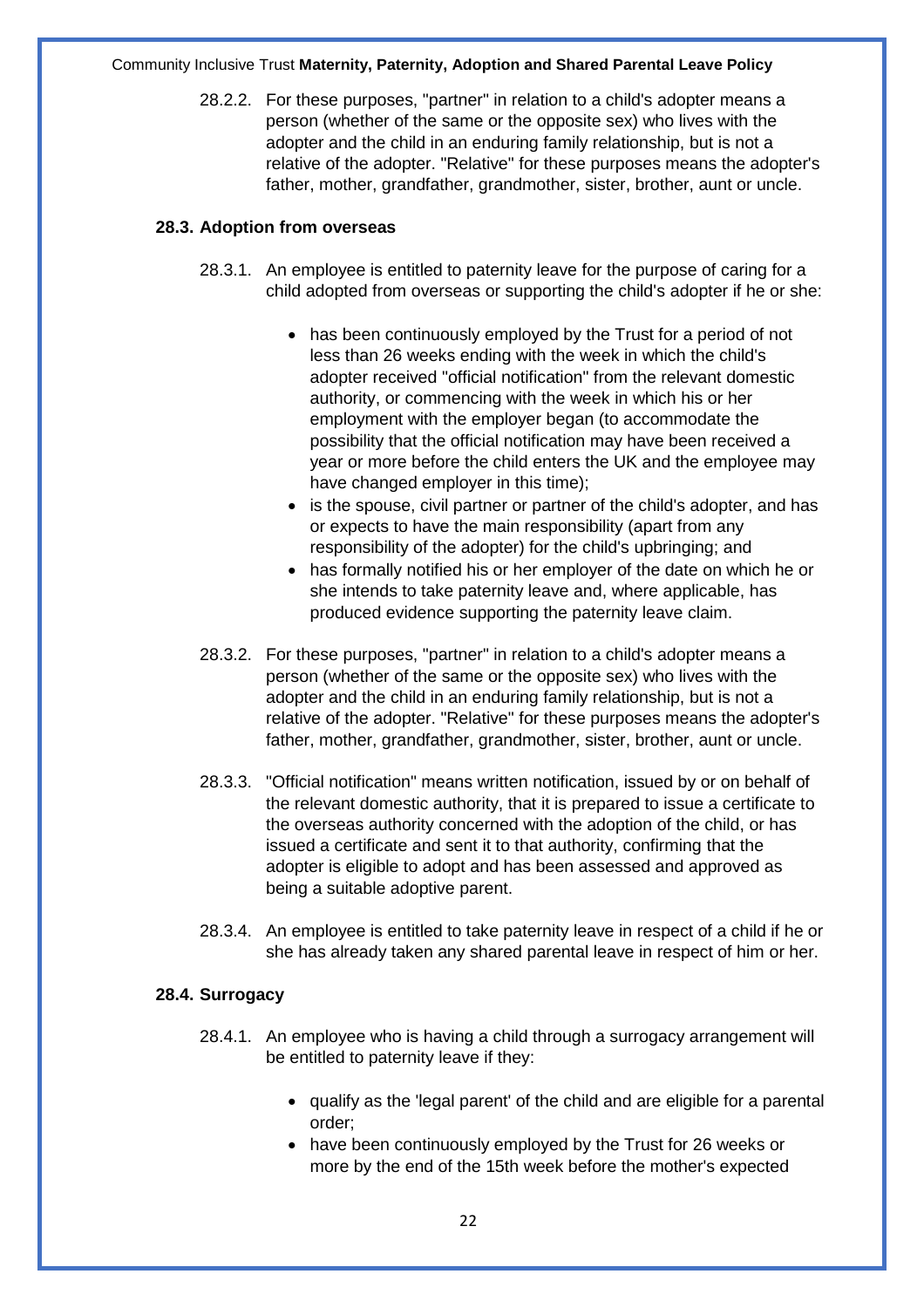week of childbirth (or would have satisfied that condition but for the fact that the child was born before the end of that 15th week, was stillborn after 24 weeks of pregnancy or has died);

• have formally notified his or her employer of the date on which he or she intends to take paternity leave and, where applicable, has produced evidence supporting the paternity leave claim.

#### **29. Notification Requirements**

#### **29.1. Birth (Including surrogacy births)**

- 29.1.1. An employee intending to exercise their right to paternity leave must complete the Paternity Leave Application Form by the end of the 15th week before the mother's expected week of childbirth (EWC), or as soon as is reasonably practicable.
- 29.1.2. In doing so, the employee must specify:
	- the mother's EWC (or, if birth has already occurred, the date of the child's birth);
	- whether the employee wishes to take one or two weeks' leave; and
	- when the period of leave is to start.

#### **29.2. Adoption from within the UK**

- 29.2.1. In the case of adoption from within the UK, the employee must give written notice of their intention to take ordinary paternity leave no later than 7 days after the date on which notification of the match with the child was given by the adoption agency. The notice must specify:
	- the date the child is expected to be placed for adoption;
	- the date the employee intends to start paternity leave;
	- the length of the intended paternity leave period, and;
	- the date on which the adopter was notified of having been matched with the child

#### **29.3. Adoption from Overseas**

- 29.3.1. In adoption from overseas, eligible employees intending to exercise their right to paternity leave must within 28 days of the adopter receiving the official notification (or within 28 days of the date on which they complete 26 weeks' continuous service with the Trust, whichever is later) notify their employer of:
	- the date on which the child's adopter received the "official notification"; and
	- the date on which the child is expected to enter Great Britain.
- 29.3.2. Employees must then (or subsequently) give their employer at least 28 days' advance notice of: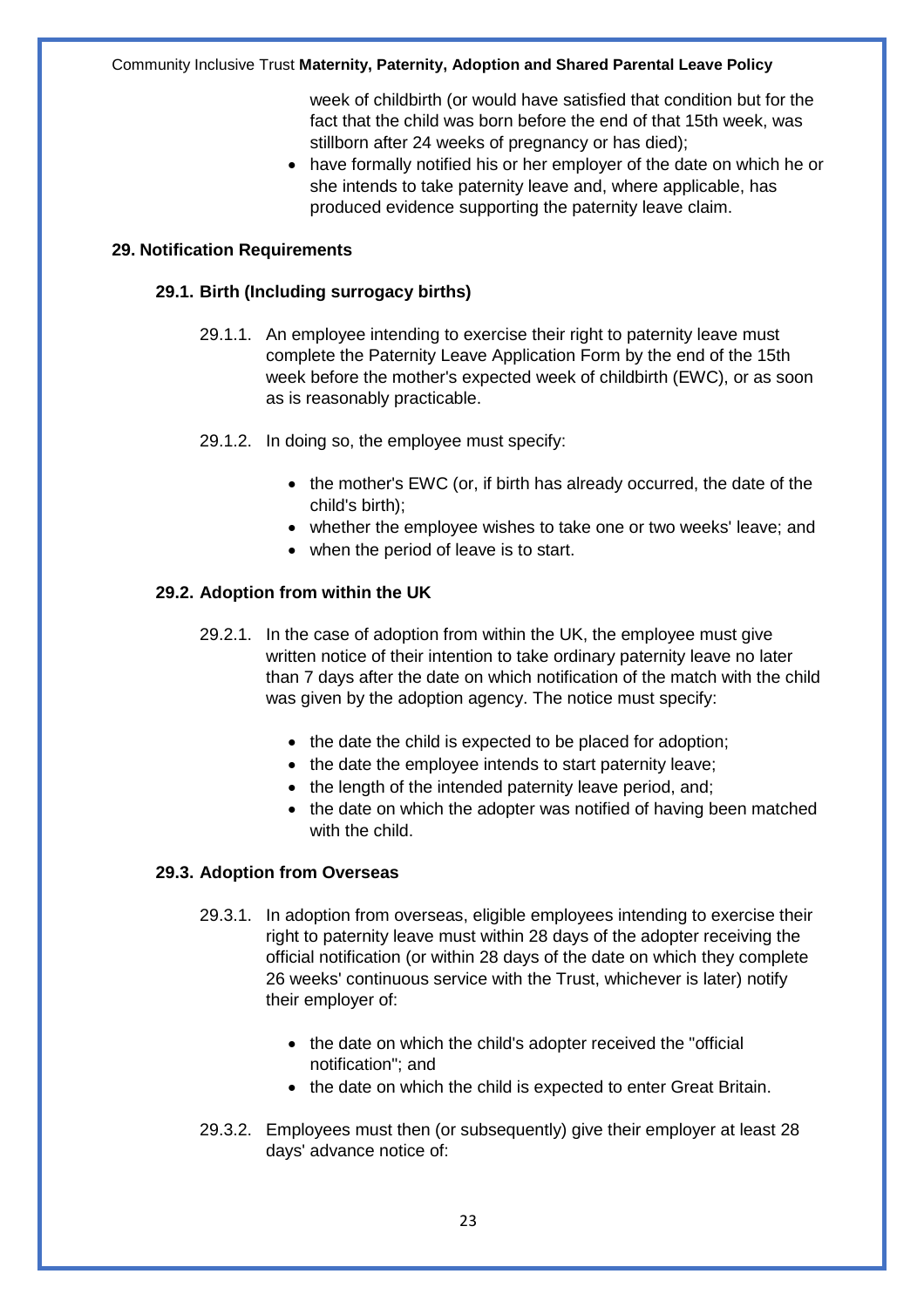- when they want their paternity leave to start; and
- the length of the intended paternity leave period.
- 29.3.3. No later than 28 days after the date the child entered Great Britain, the employee must inform the Trust of this date. In all cases, an employee may change their paternity leave dates providing 28 days' notice is given (unless this is not reasonably practicable).
- 29.3.4. If an employee intends to take Shared Parental Leave immediately after paternity leave, they should give the Trust notice of this at the same time they give notice for paternity leave, or at least 8 weeks before they intend their Shared Parental Leave to start. If they wish to take both paternity leave and shared parental leave in relation to the same child they will take their paternity leave first.

#### **30. Commencing Paternity Leave**

#### **30.1. Birth**

- 30.1.1. In a birth situation, an employee can choose to start their paternity leave on any day of the week from:
	- the date of the baby's birth;
	- an agreed number of days or weeks after the date of the baby's birth; or
	- an agreed number of days after the expected week of childbirth.
- 30.1.2. Leave must be completed:
	- within 56 days of the baby's actual date of birth or
	- if the baby is born early, within 56 days after the expected week of birth.
- 30.1.3. An employee will only be entitled to one period of leave irrespective of the number of babies born as the result of the same pregnancy. An employee may change their leave dates providing 28 days' notice is given (unless this is not reasonably practicable).

#### **30.2. Adoption, Fostering and Surrogacy**

- 30.2.1. In situations of adoption, fostering to adopt and surrogacy, an employee can choose to start their paternity leave on any day of the week from:
	- the date of placement;
	- an agreed number of days after the date of placement;
	- on the date the child arrives in the UK or an agreed number of days after (for overseas adoption);
	- the day the child is born or the day after for surrogate parents.
- 30.2.2. In all adoptions, an employee will need to have taken their Paternity Leave within 56 days of the placement date.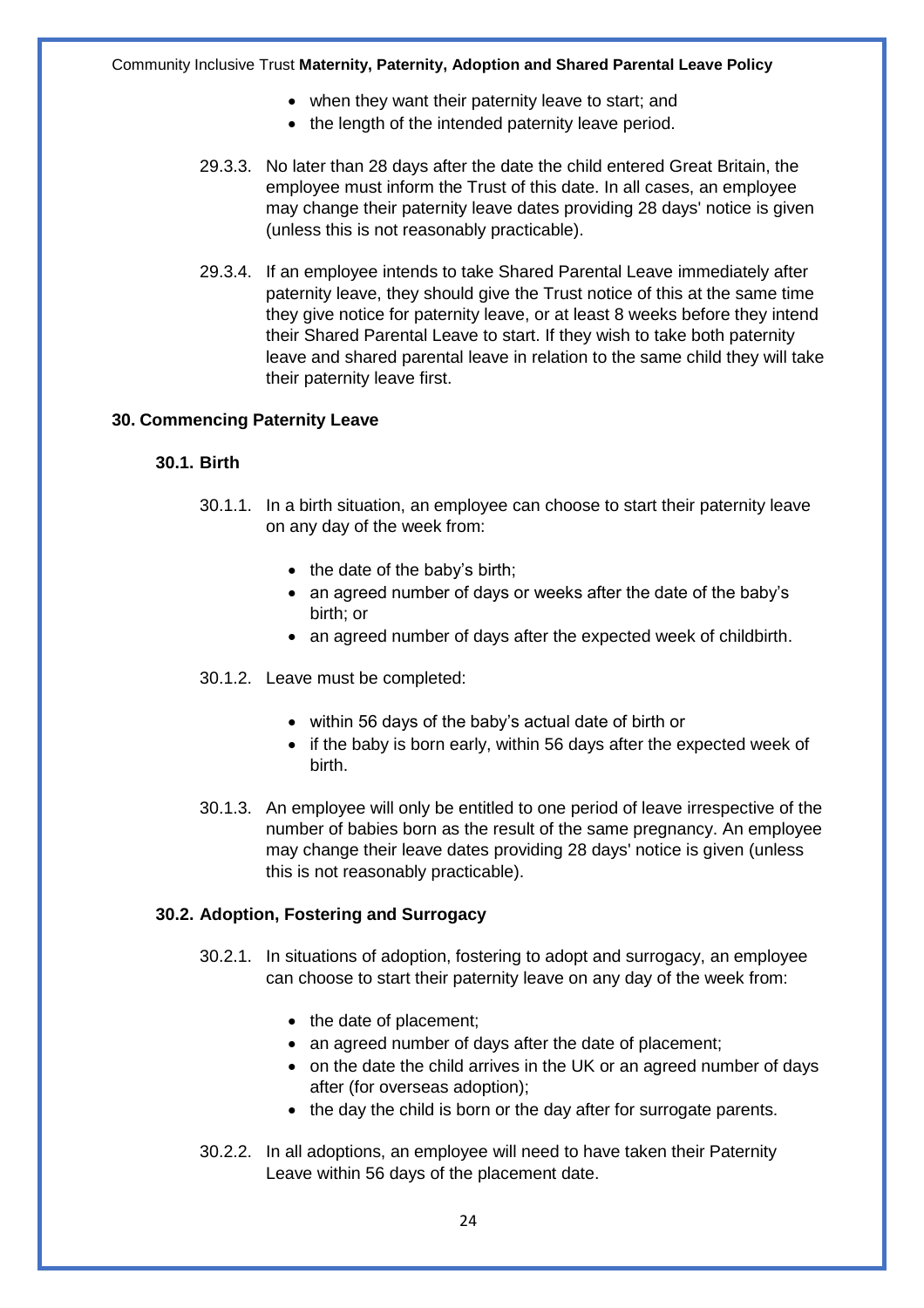#### **31. Pay Entitlement**

#### **31.1. Statutory Paternity Pay (SPP)**

- 31.1.1. Statutory Paternity Pay will be at a rate set by the Government for the relevant tax year, or at 90% of the employee's average weekly earnings, if this figure is lower than the Government's set weekly rate.
- 31.1.2. An employee may be entitled to receive Statutory Paternity Pay (SPP).
- 31.1.3. An employee will be eligible to if:
	- They have been continuously employed by the Trust for at least 26 weeks by the end of the 15th week before the baby is due ( or in the case of adoption, for at least 26 weeks by the 'relevant/matching' week)
	- They have average weekly earnings of over the lower limit for National Insurance contributions
	- Are still employed at the time of taking paternity leave
- 31.1.4. SPP is treated as earnings and is therefore subject to PAYE and national insurance deductions.
- 31.1.5. SPP can start from any day of the week in accordance with the date the employee starts their paternity leave.

#### **31.2. CIT Enhanced Paternity Pay**

- 31.2.1. All employees who are entitled to receive Statutory Paternity Pay will automatically be entitled to Enhanced Maternity Pay.
- 31.2.2. The first week of Paternity Leave will be paid at the equivalent of one week's full pay.
- 31.2.3. Any subsequent week will be paid at the statutory rate.

#### **31.3. Maternity/Adoption Support Leave**

- 31.3.1. Under NJC conditions that apply to support staff, Maternity Support Leave/Adoption Support Leave of 5 days with pay shall be granted to the partner or nominated carer of the primary adopter/mother at or around the time of placement/birth.
- 31.3.2. A nominated carer is the person nominated by the primary adopter/mother to assist in the care of the child and to provide support to the primary adopter/mother at or around the time of the placement/birth. This provision does not apply to Teaching staff.
- 31.3.3. The entitlement to Maternity/Adoption Support Leave is for a period of 5 days/1 week in any 12-month period. All arrangements for Maternity/Adoption Support Leave will need to be agreed between the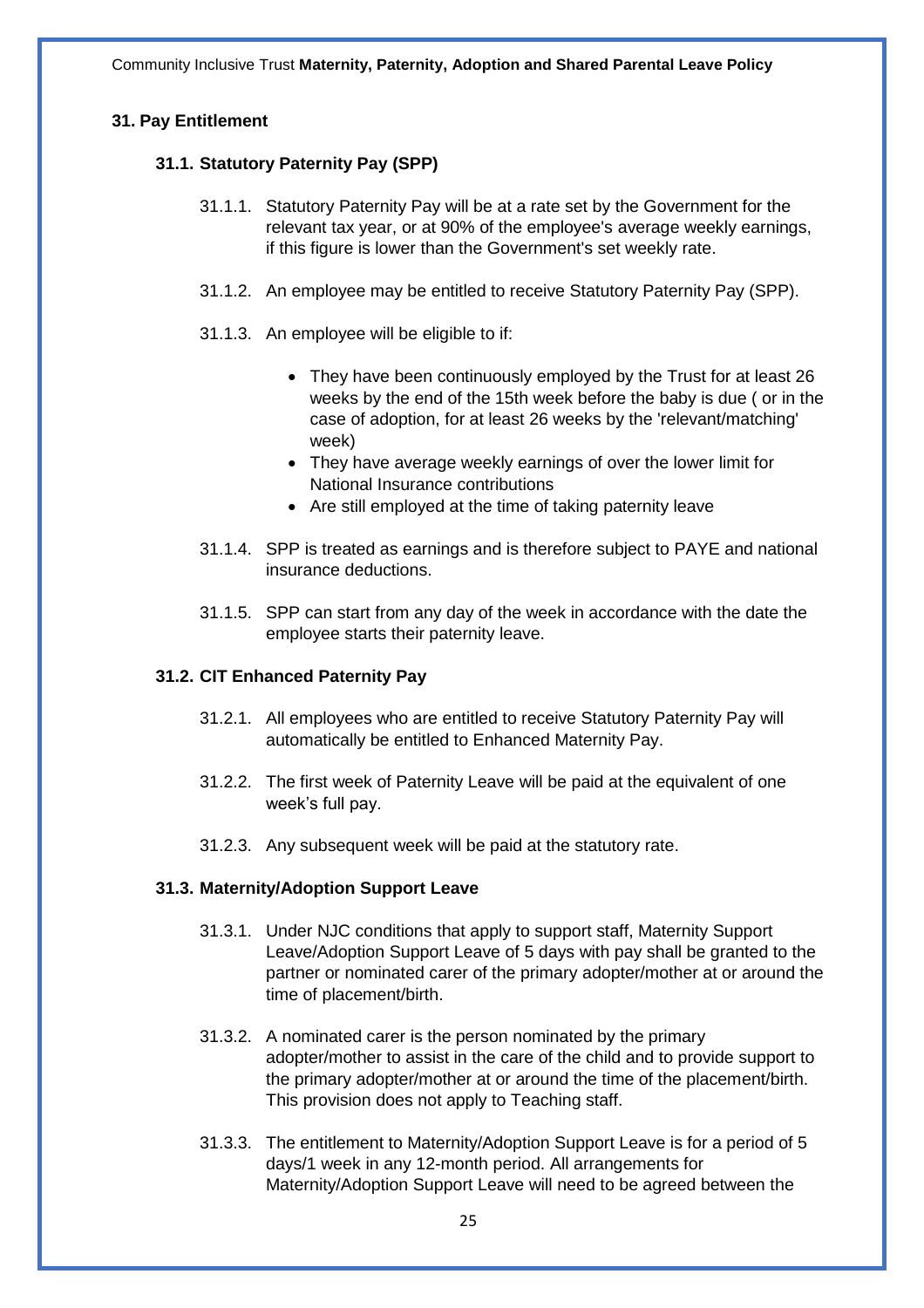employee and their headteacher or ELT line manager, via completion of the Maternity/Adoption Support Leave Application Form. The form will need to be countersigned by the mother/adoptive parent nominating the employee requesting leave as the prime provider of care.

- 31.3.4. Managers may request evidence of the birth or adoption, for example, a copy of the MATB1 (Maternity Certificate) be provided.
- 31.3.5. Employees taking Maternity/Adoption Support Leave who also qualify for Paternity Leave will be entitled to:
	- one week's Maternity/Adoption Support Leave at full pay; and
	- one week's Ordinary Paternity Leave at SPP rates.
- 31.3.6. Maternity/Adoption Support Leave and Paternity Leave must be taken in consecutive weeks.
- 31.3.7. Maternity/Adoption Support leave is separate from parental leave; and is pro rata for part timers.

#### **32. Time off for Antenatal Appointments**

- 32.1. Fathers/partners who have a qualifying relationship with a pregnant woman or an expected child are entitled to take unpaid time off to accompany that pregnant woman at up to two antenatal appointments. The right to time off is capped at sixand-a-half hours on each occasion.
- 32.2. An employee has a qualifying relationship with a pregnant woman or her expected child if he or she:
	- is the husband or civil partner of the pregnant woman;
	- lives with the pregnant woman in an enduring family relationship, although is not her parent, grandparent, sister, brother, aunt or uncle;
	- is the father of the expected child;
	- is an intended parent in a surrogacy situation who meets certain conditions (for example, is a potential applicant for a parental order in respect of the expected child).
- 32.3. The employee must notify their headteacher or ELT line manager if they require leave to accompany their partner to an appointment by completing a Leave of Absence Form.
- 32.4. Employees must give as much notice as possible.

#### **33. Time off to Attend Adoption Appointments**

33.1. Employees who are adopting a child are entitled to take time off to attend adoption appointments.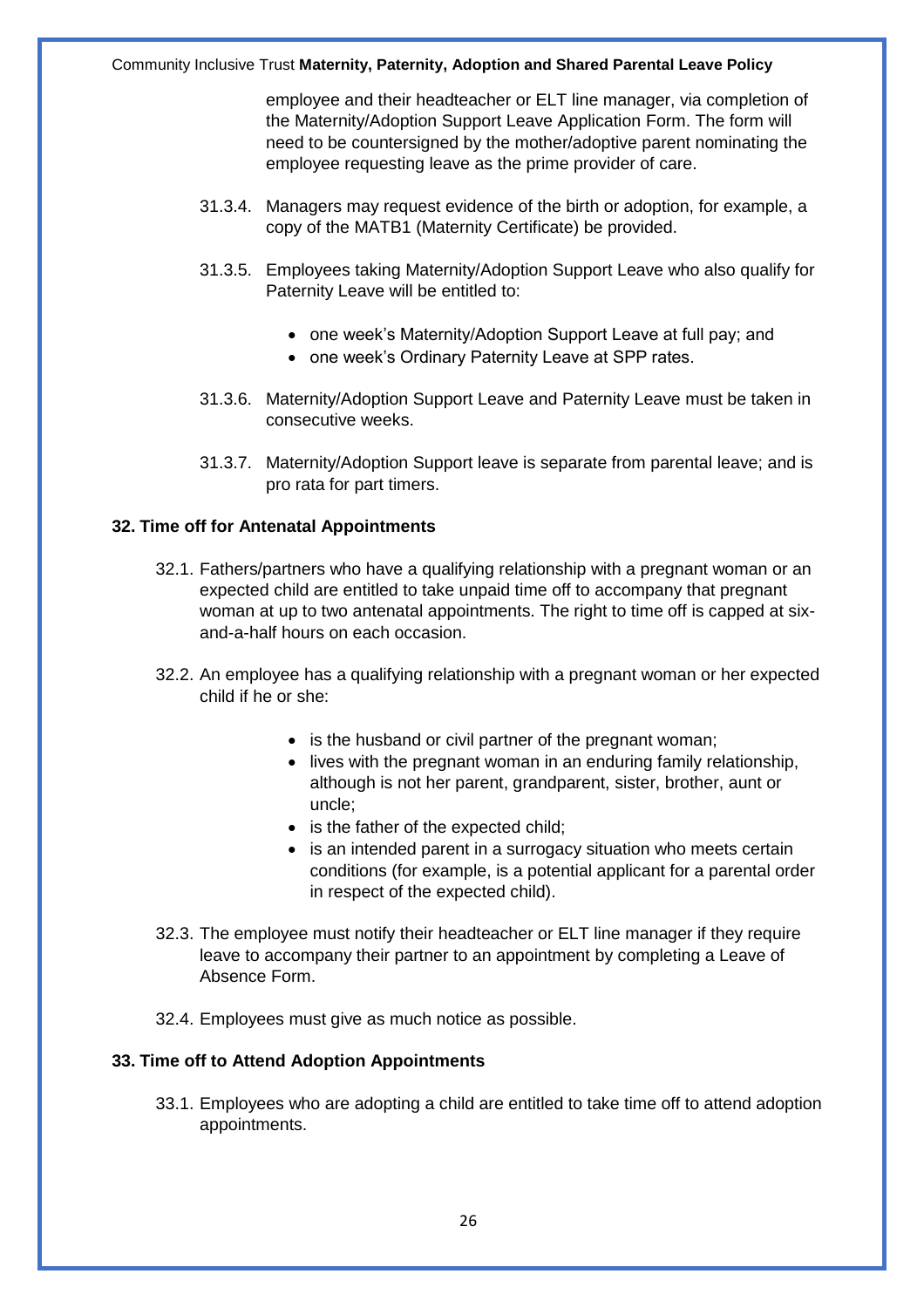- 33.2. Where an employee is part of a couple jointly adopting a child, the couple can elect for one of them to take paid time off to attend up to five adoption appointments (under s.57ZJ of the Employment Rights Act 1996). The other can elect to take unpaid time off to attend up to two adoption appointments (under s.57ZL of the Employment Rights Act 1996).
- 33.3. The appointment must have been arranged by or at the request of the adoption agency. The time off must be taken before the date of the child's placement for adoption with the employee.
- 33.4. The Trust will ask the individual for proof of the date and time of the appointment and that the appointment has been arranged by or at the request of the adoption agency (for example, a letter or email from the adoption agency).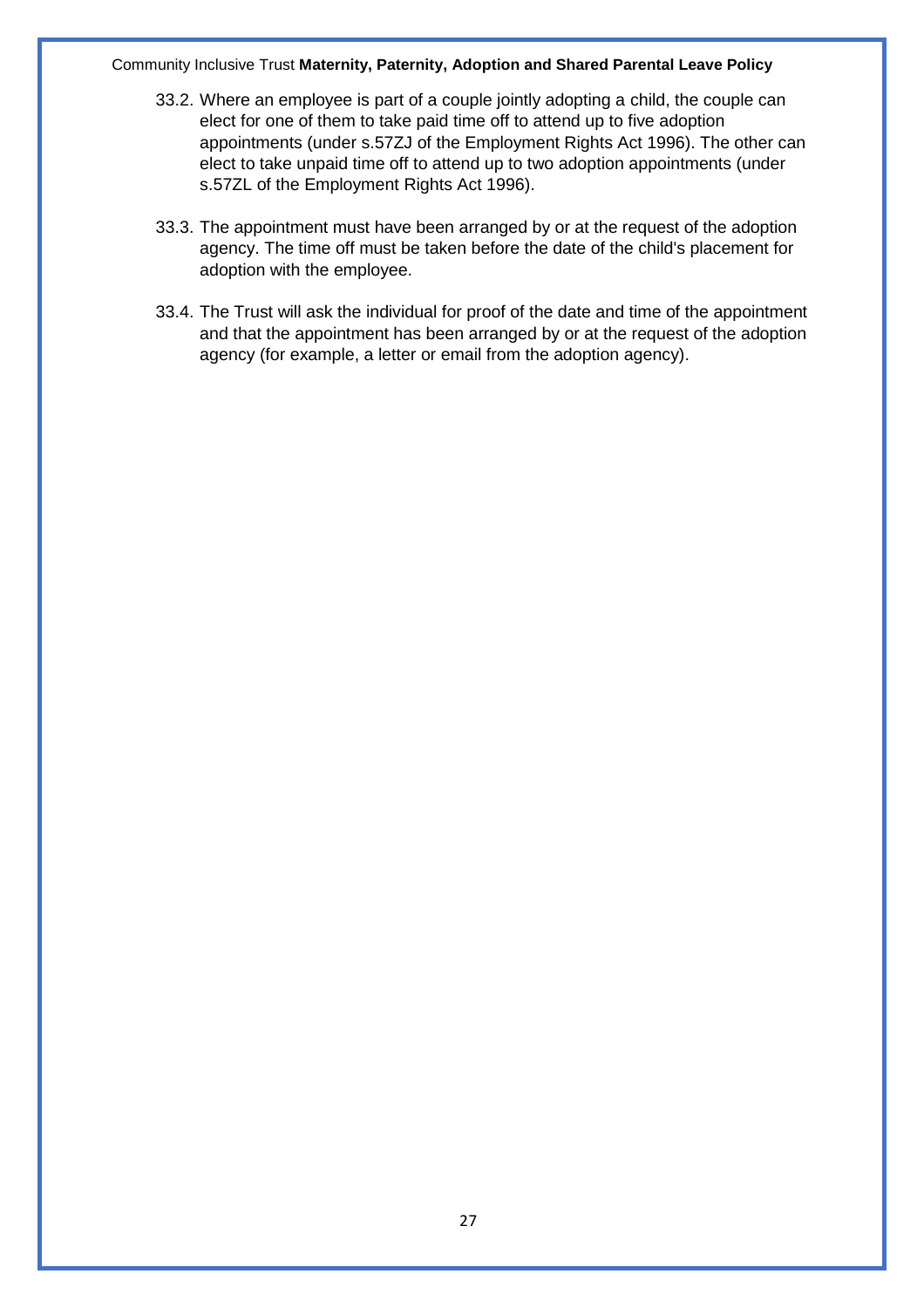#### **Shared Parental Leave**

Shared Parental Leave (SPL) enables eligible parents to choose how to share the care of their child during the first year after the child's birth or adoption. Its purpose is to give parents more flexibility in considering how to best care for their child. If eligible for SPL, the employee may be entitled to share up to a maximum of 50 weeks' SPL during the child's first year in the family. The maximum entitlement of SPL of 50 weeks' is achieved by the mother/adopter ending/cutting short their maternity leave or adoption leave after the 2 week's compulsory leave creating up to 50 weeks' SPL.

Shared Parental Leave enables mothers and "primary" adopters (in a surrogacy scenario, primary adopter refers to the legal parent who has elected to take adoption leave) to choose to end their maternity or adoption leave and pay early so that their partner can take leave equivalent to the balance of maternity or adoption leave (and pay) or share the leave with the mother or primary adopter.

The mother or primary adopter can choose to continue with her maternity leave (and pay) and the partner can take off time at the same time using the balance of the mother's maternity leave as Shared Parental Leave. The mother/primary adopter and their partner may also choose to take the leave (and pay) at different times and at a later date.

Both parents should ensure that they are each liaising with their own respective employers as early as possible to ensure that requests for SPL are handled as smoothly as possible.

#### **34. Eligibility**

#### **34.1. SPL eligibility**

- 34.1.1. SPL can only be shared by the mother/primary adopter and the partner of the child.
- 34.1.2. Both parents must share the main responsibility for the care of the child at the time of the birth/placement for adoption.
- 34.1.3. To check whether an employee is eligible for SPL, they can use the following online tool: https://www.gov.uk/pay-leave-for-parents

#### **34.2. Mother/Primary Adopter's Eligibility**

- 34.2.1. The mother/adopter is eligible for shared parental leave if they:
	- have been continuously employed by the Trust for at least 26 weeks by the end of the 15th week before the expected week of childbirth/placement and remains in continuous employment with the Trust until the week before any period of shared parental leave that they take;
	- have, at the date of the child's birth/placement, the main responsibility, apart from the partner, for the care of the child;
	- is entitled to statutory maternity leave/adoption leave in respect of the child; and
	- complies with the relevant maternity/adoption leave requirements (or has returned to work before the end of statutory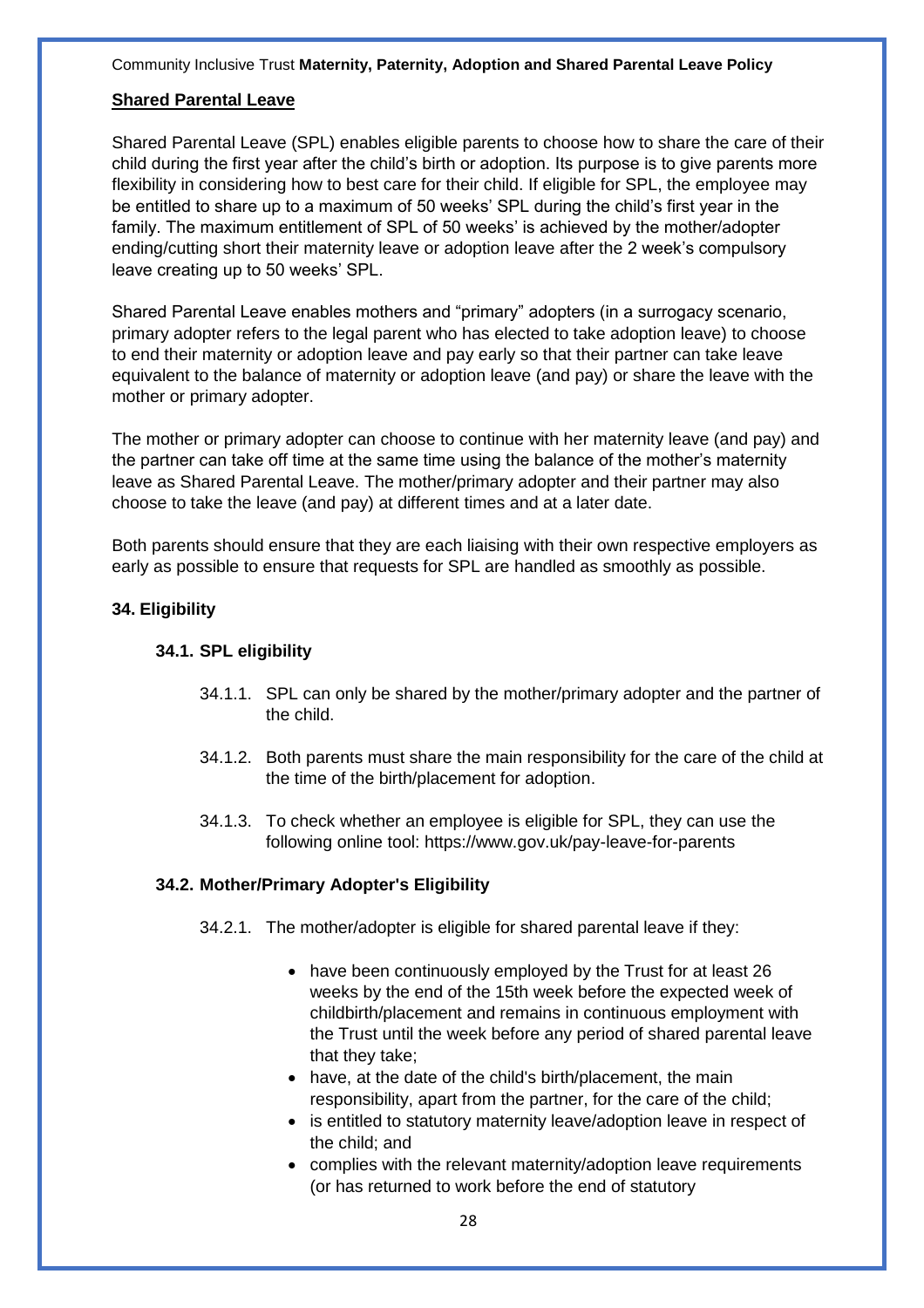maternity/adoption leave), and shared parental leave notice and evidence requirements.

- 34.2.2. In addition, for the mother/primary adopter to be eligible for shared parental leave, the partner must:
	- have been employed or been a self-employed earner in at least 26 of the 66 weeks immediately preceding the expected week of childbirth/placement;
	- have average weekly earnings of at least the maternity allowance threshold for any 13 of those 66 weeks; and
	- have, at the date of the child's birth/placement, the main responsibility, apart from the mother, for the care of the child.

#### **34.3. Partner's eligibility for shared parental leave**

34.3.1. The partner is eligible for shared parental leave if they:

- have been continuously employed by the Trust for at least 26 weeks by the end of the 15th week before the expected week of childbirth/placement and remains in continuous employment with the Trust until the week before any period of shared parental leave that they take;
- has, at the date of the child's birth/placement, the main responsibility, apart from the mother, for the care of the child; and
- complies with the relevant shared parental leave notice and evidence requirements.
- 34.3.2. In addition, for the partner to be eligible for shared parental leave, the mother/adopter must:
	- have been employed or been a self-employed earner during at least 26 of the 66 weeks immediately preceding the expected week of childbirth/placement;
	- have average weekly earnings of at least the maternity allowance threshold for any 13 of those 66 weeks;
	- have, at the date of the child's birth/placement, the main responsibility, apart from the partner, for the care of the child;
	- be entitled to statutory maternity/adoption leave, statutory maternity/adoption pay or maternity allowance in respect of the child; and
	- complies with the relevant maternity leave or pay curtailment requirements (or have returned to work before the end of statutory maternity leave).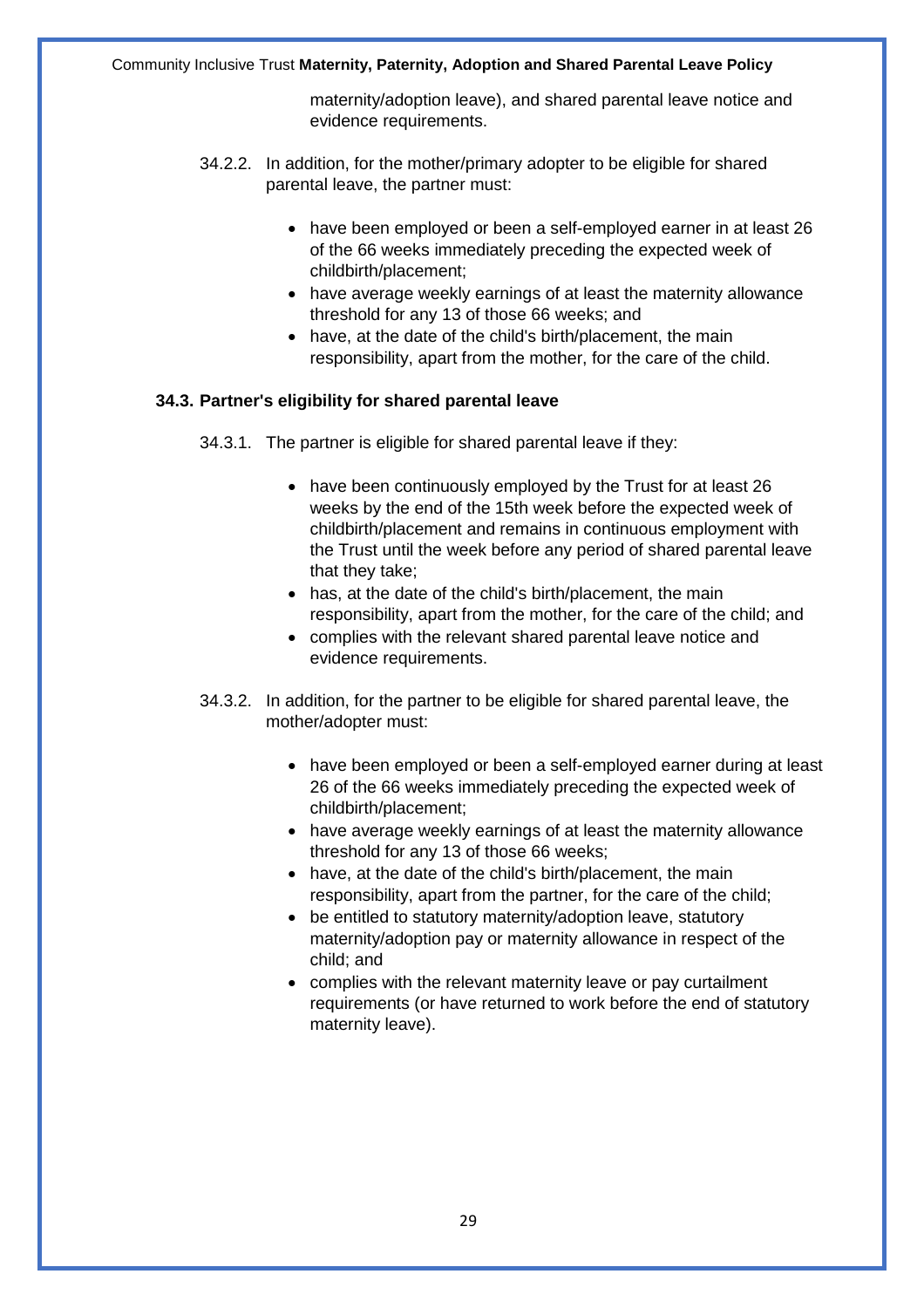#### **35. Notification requirements**

- 35.1. If an employee wishes to take SPL in respect of a child, there are three notifications that must be made:
	- A notice from the mother/adopter ending/shortening their maternity leave or adoption leave to create SPL; (curtailment notice)
	- An SPL "opt in" notice confirming an employee's entitlement to SPL and an intention to take SPL;
	- A booking notice confirming that an employee wishes to book a period of SPL.
- **35.2. Step 1 – Ending or shortening maternity or adoption leave: Curtailment Notice**
	- 35.2.1. If an employee is the child's mother or taking or intending to take adoption leave and they want to opt into the SPL scheme, they must give us at least 8 weeks' written notice to end the maternity leave or adoption leave before the employee or partner can take SPL.
	- 35.2.2. This "Curtailment Notice" must state the date the maternity/adoption leave will end. The individual can give the notice before or after they give birth/the placement date, but they cannot end the maternity/adoption leave until at least 2 weeks after birth or following the placement date.
	- 35.2.3. At the same time of submitting the curtailment notice, the employee should also provide notice to opt into the SPL scheme or a written declaration that the other parent has given their employer an opt-in notice and that the necessary declarations are in that notice.
	- 35.2.4. The curtailment notice is binding and cannot usually be revoked, save in very limited circumstances. It can generally only be revoked if notice of maternity/adoption leave has not yet ended and one of the following applies:
		- if the employee or partner become aware that they are not eligible for SPL or statutory shared parental pay, in which case the curtailment notice can be revoked in writing up to eight weeks after it was given
		- (in birth cases only) if the employee gave the curtailment notice before the birth of your child, it can be revoked in writing up to six weeks after birth or
		- if the other parent has deceased
	- 35.2.5. Once an employee has revoked a curtailment notice, they will be unable to opt back into the SPL scheme, unless the second circumstance above applies.

#### **35.3. Step 2 – Notification of entitlement to SPL: "Opt In" notice**

35.3.1. If an employee intends to take SPL they must notify their headteacher or ELT line manager at least 8 weeks before the date they wish to start leave.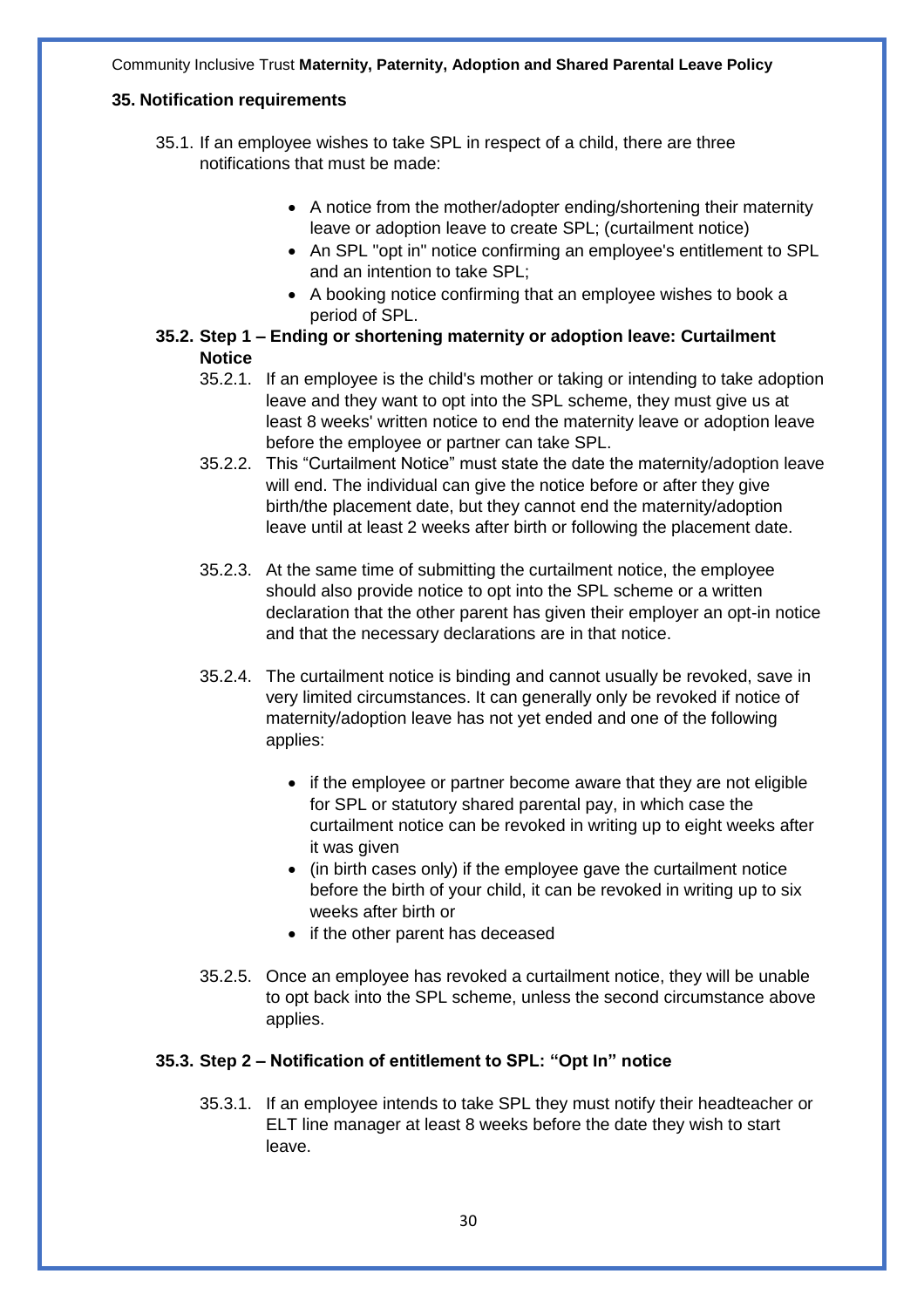- 35.3.2. The employee is required to provide information about both their own, and their partner's plans for SPL as well as declarations by the employee and their partner that they both meet the statutory conditions to enable them to take SPL and ShPP.
- 35.3.3. The Trust reserves the right to request further evidence of eligibility (such as contact details for the partner's employer (if they have one) or a copy of the birth/matching certificate). If such a request is made, the employee must provide this information within 14 days. Failing to do so means the Trust is under no obligation to grant the leave requested nor will the employee be entitled to take the requested leave.

#### **35.4. Step 3 - Booking SPL: booking notice**

- 35.4.1. In addition to notifying the Trust of the employee's entitlement to SPL and that they wish to "opt-in" to the SPL scheme, they must also give notice to book and take the leave requested. In many cases, notice to book and take leave will be given at the same time as the notice of entitlement to SPL (Step 2 above). However, the employee must submit each request at least 8 weeks before the date on which they wish to start the leave period and (if applicable) receive ShPP.
- 35.4.2. The employee may submit up to three booking notices. This may enable them to take up to three separate periods of SPL although if they give a notice to vary or cancel a period of leave this will in most cases count as a further period of leave notice.
- 35.4.3. If the SPL booking notice contains a request for a single continuous period of SPL they will be entitled to take the leave set out in the notice.
- 35.4.4. If the SPL booking notice contains a request for split periods of SPL, with periods of work in between, the Trust will consider the request as follows:
	- Approve the request for discontinuous leave and confirm this in writing.
	- Within a two-week period of receiving the request, the headteacher or ELT line manager may request to meet with the employee to discuss the request with a view to agreeing an arrangement that meets both the employee's needs and the needs of the Trust. The headteacher or ELT line manager will confirm arrangements in writing.
	- The Trust has the right to refuse requests for discontinuous periods of leave where there are business reasons to do so.
- 35.4.5. If the leave pattern the employee requests' is refused, or if the Trust has not reached agreement during the two-week discussion timeframe, the employee can:
	- withdraw the leave booking request within 2 days of the end of the two-week discussion timeframe (in which case it will not be counted, and they may submit a new one); or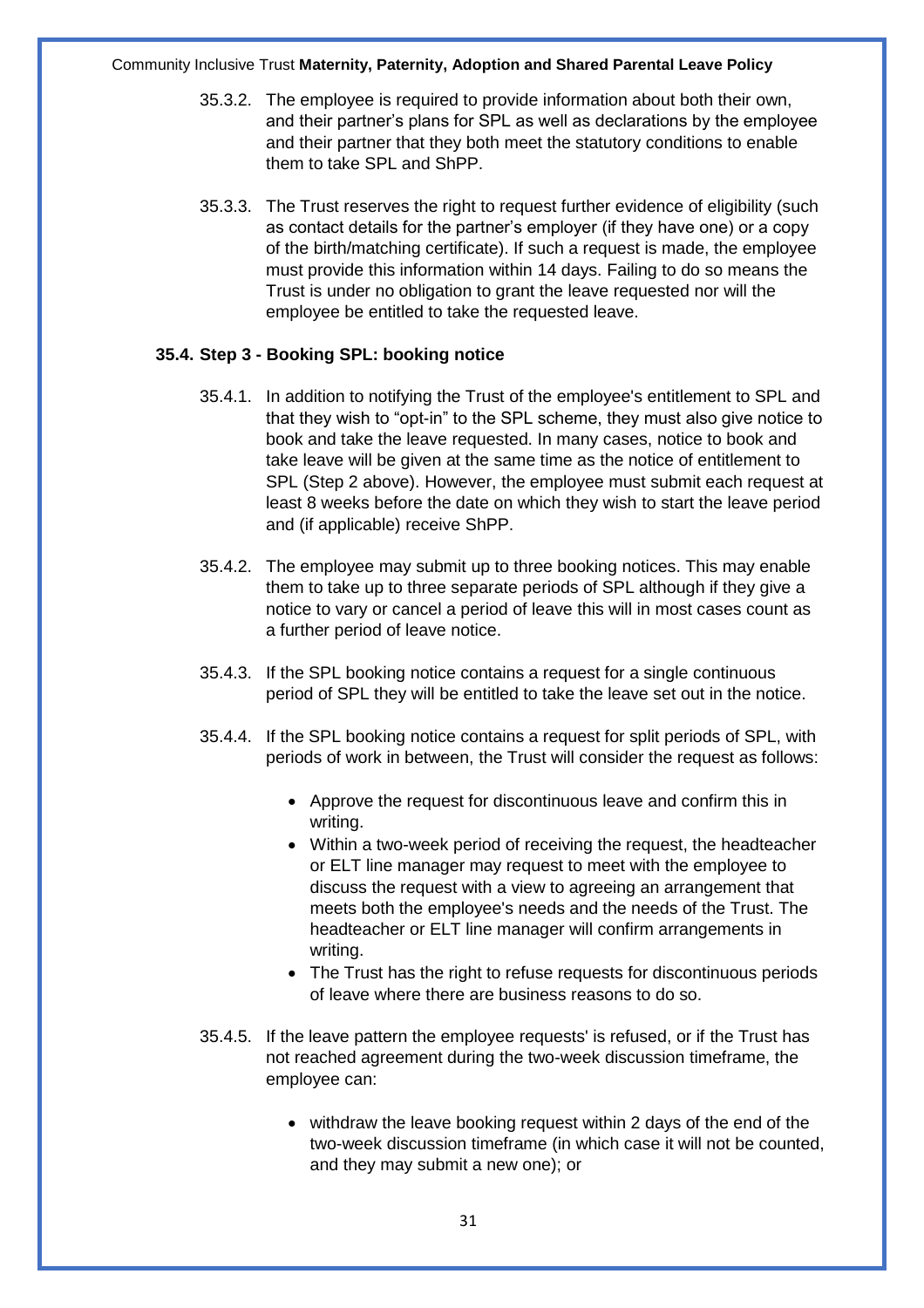- take the total amount of leave requested in a single continuous period starting on the start date given in the notice; or
- choose a new start date (which must be at least 8 weeks after the original booking notice was given) and tell the Trust within five days of the end of the 2-week discussion period.

#### **36. When Shared Parental Leave can start**

36.1. SPL can start as follows:

- In birth cases the mother can take SPL after she has taken the compulsory two weeks of maternity leave immediately following the birth of the child;
- in adoption cases the adopter can take SPL after taking at least two weeks of adoption leave;
- the partner can take SPL at any time following the birth/placement of the child but may first choose to exhaust any paternity leave entitlements (as this entitlement will be lost if SPL is taken first).
- Where a mother/adopter gives notice to end their maternity/adoption leave at a specified future date the partner can take SPL while the mother/adopter is still using their maternity/adoption entitlements;
- SPL will generally commence on the chosen start date as specified on the employee's leave booking notice or in any subsequent variation notice, unless the employee has requested a discontinuous period of leave which cannot be accommodated.

36.2. How SPL can be taken:

- an employee must take any SPL within 52 weeks of the birth/placement of the child;
- any SPL not taken before the first birthday or first anniversary of placement for adoption is lost;
- SPL can only be taken in complete weeks but may begin on any day of the week;
- an employee can request to take SPL as one continuous period or as a number of discontinuous periods of leave.

#### **37. Continuous period of SPL**

37.1. A continuous period of leave means a number of weeks taken in a single unbroken period (for example, six weeks in a row). Where a continuous period of leave is requested, an employee has the right to take this leave as long as they meet the eligibility and notice requirements.

#### **38. Discontinuous period of SPL**

38.1. A discontinuous period of leave means a set number of weeks of leave over a period of time, with breaks between the leave where the employee returns to work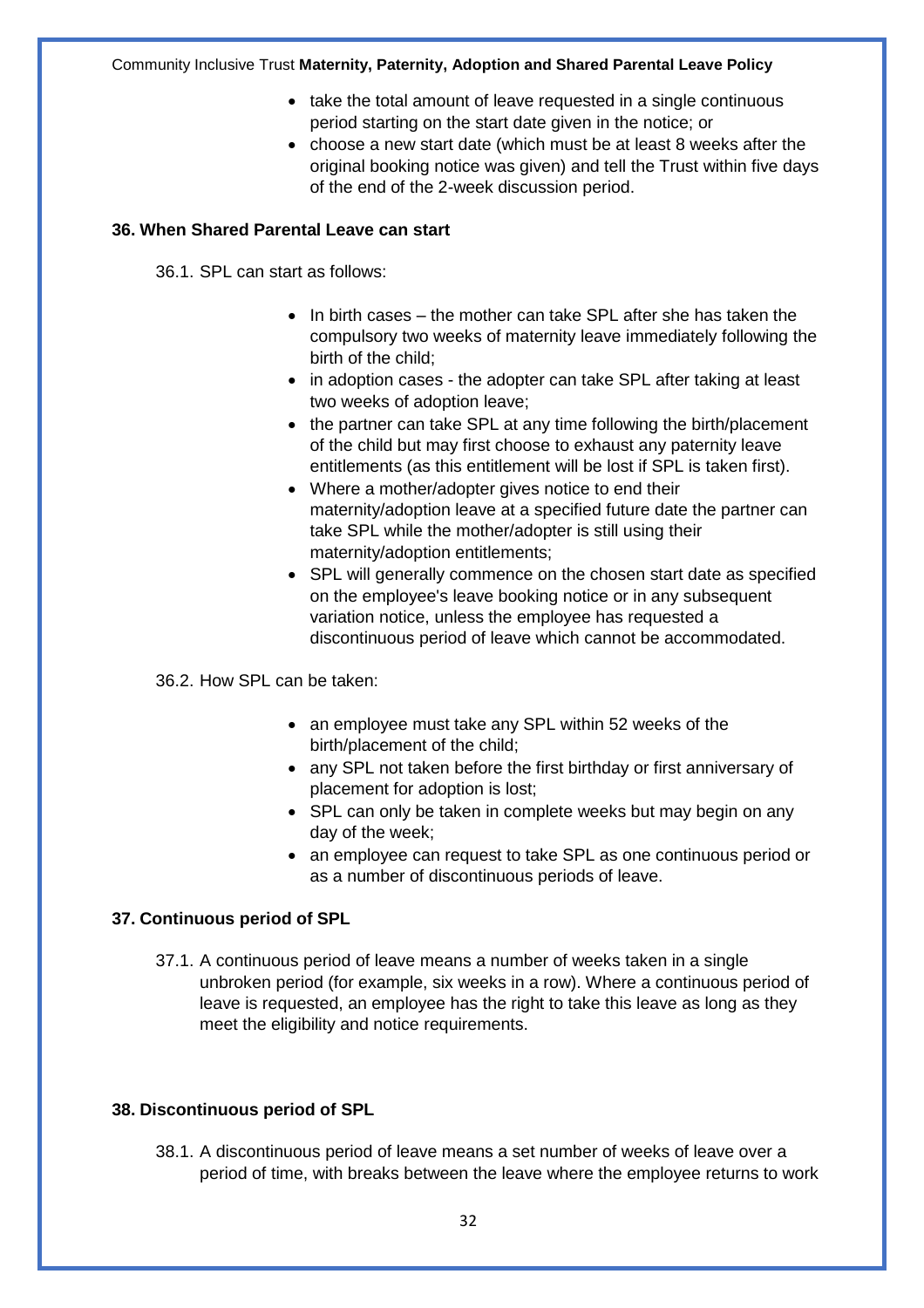(for example, an arrangement where an employee will take six weeks of SPL and work every other week for a period of three months).

- 38.2. The Trust will consider any request for discontinuous leave Variations to arranged SPL.
- 38.3. Employees are permitted to vary or cancel an agreed and booked period of SPL, provided that they advise their headteacher or ELT line manager in writing at least 8 weeks before the earlier of the original start date or the new start date. Any new start date cannot be sooner than 8 weeks from the date of the variation request.
- 38.4. Any variation or cancellation notification, including notice to return to work early, will usually count as one of the three booking notices, reducing the employee's right to book/vary leave by one. However, a change as a result of a child being born early, or as a result of the Trust requesting it be changed, and the employee being agreeable to the change, will not count as a change to the employee's SPL booking notice. Any variation will be confirmed in writing by the Trust.

#### **39. Statutory Shared Parental Pay**

- 39.1. Eligible staff members may be entitled to take up to 37 weeks Statutory Shared Parental Pay (ShPP) while taking SPL. The number of weeks available will depend on the amount by which the mother reduces their maternity or adoption pay period or maternity allowance period.
- 39.2. ShPP may be payable during some or all of SPL, depending on the length and timing of the leave. In addition to meeting the eligibility requirements for SPL, a staff member seeking to claim ShPP must further satisfy each of the following criteria:
	- The mother must be, or have been, entitled to statutory maternity or adoption pay or maternity allowance and must have reduced their maternity or adoption pay period or maternity allowance period.
	- The staff member must intend to care for the child during the week in which shared parental pay is payable.
	- The staff member must have an average weekly earnings for the period of eight weeks leading up to and including the 15th week before the child's expected due date or placement date are not less than the lower earnings limit in force for national insurance contributions.
	- The staff member must remain in continuous employment until the first week of shared parental pay has begun.
	- The staff member must give proper notification.
- 39.3. Where a staff member is entitled to receive ShPP, they must, at least eight weeks before receiving any ShPP, give their headteacher or ELT line manager written notice advising of their entitlement to ShPP. To avoid duplication, if possible, this should be included as part of the notice of entitlement to take SPL.
- 39.4. In addition to what must be included in the notice of entitlement to take SPL, any notice that advises of an entitlement for shared parental pay must include: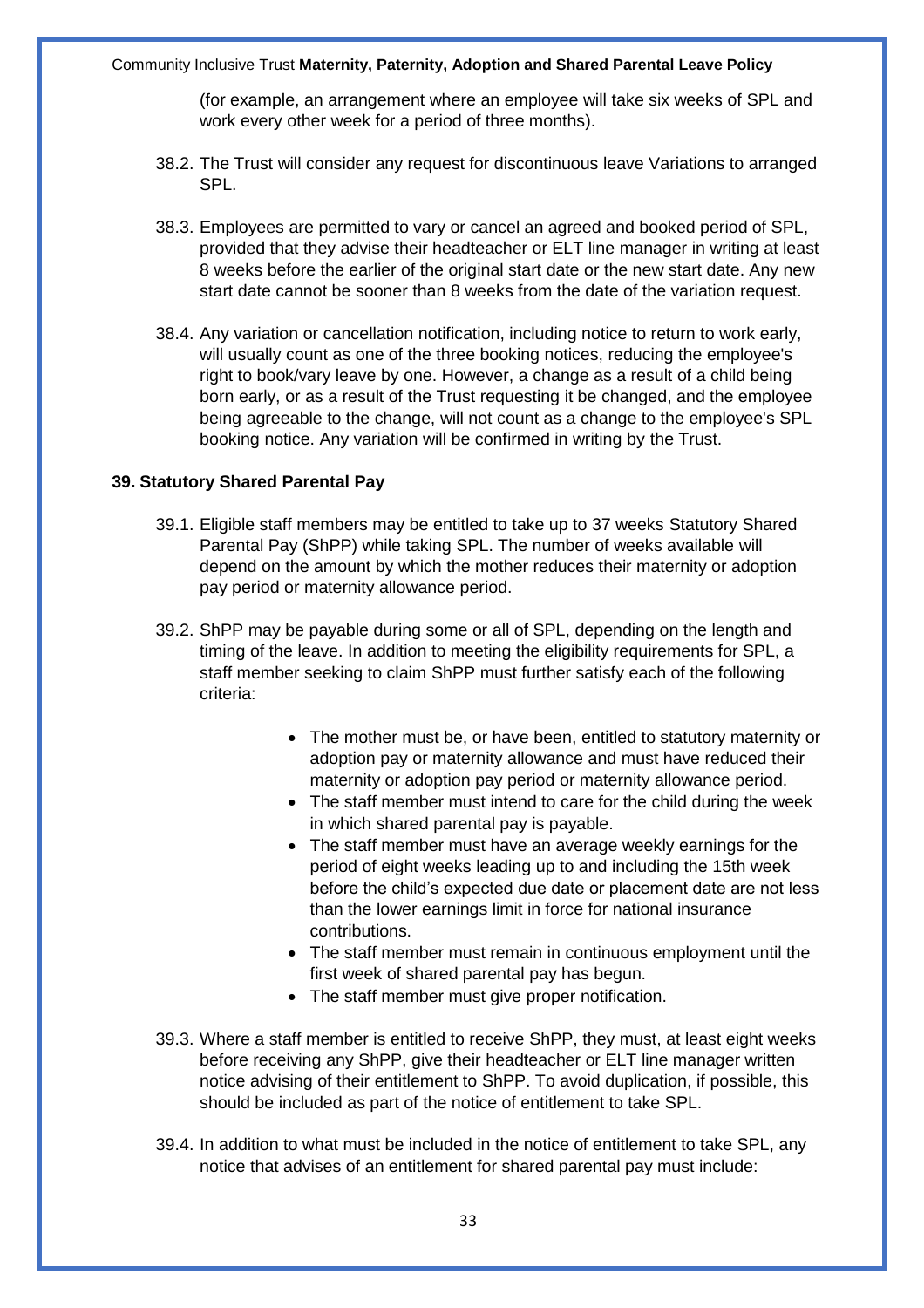- The start and end dates of any maternity or adoption pay or maternity allowance.
- The total amount of ShPP available, the amount of ShPP the staff member and their partner each intend to claim, and a non-binding indication of when the staff member expects to claim shared parental pay.
- A signed declaration from the staff member confirming that the information they have given is correct, that they meet, or will meet, the criteria for ShPP and that they will immediately inform the school/company should they cease to be eligible.
- 39.5. It must be accompanied by a signed declaration from the staff member's partner confirming:
	- Their agreement to the staff member claiming ShPP and for the Trust to process any shared parental pay payments to the staff member.
	- That they have reduced their maternity or adoption pay or maternity allowance, in the case that the partner is the mother.
	- That they will immediately inform their partner should they cease to satisfy the eligibility conditions.
- 39.6. Any ShPP due will be paid at a rate set by the government for the relevant tax year.

#### **40. Benefits and Contract of Employment during SPL**

- 40.1. An employee's terms and conditions of employment remain in force during SPL, except for the terms relating to pay. In particular:
	- all the contractual benefits which the employee was receiving immediately before beginning SPL leave will continue except pay (i.e. the employee will receive ShPP instead of usual salary and contractual allowances);
	- annual leave will continue to accrue;
	- continuity of employment any period of SPL counts as a period of continuous employment for statutory and contractual purposes.

#### **41. Returning to work**

- 41.1. The employee's return to work date will be the first working day after the end of the period SPL specified in the booking notice. If the employee wishes to return to work before the expected end date, they will need to give their manager at least 8 weeks' advance written notice. This will count as one of their three SPL booking notices. If they have already used their three booking notices then the Trust is not required to accept the request to return to work early and the Trust may postpone their return date until 8 weeks after the notice was given.
- 41.2. On returning to work after SPL, the employee is entitled to return to the same job if the employee's aggregate total statutory maternity/paternity/adoption leave and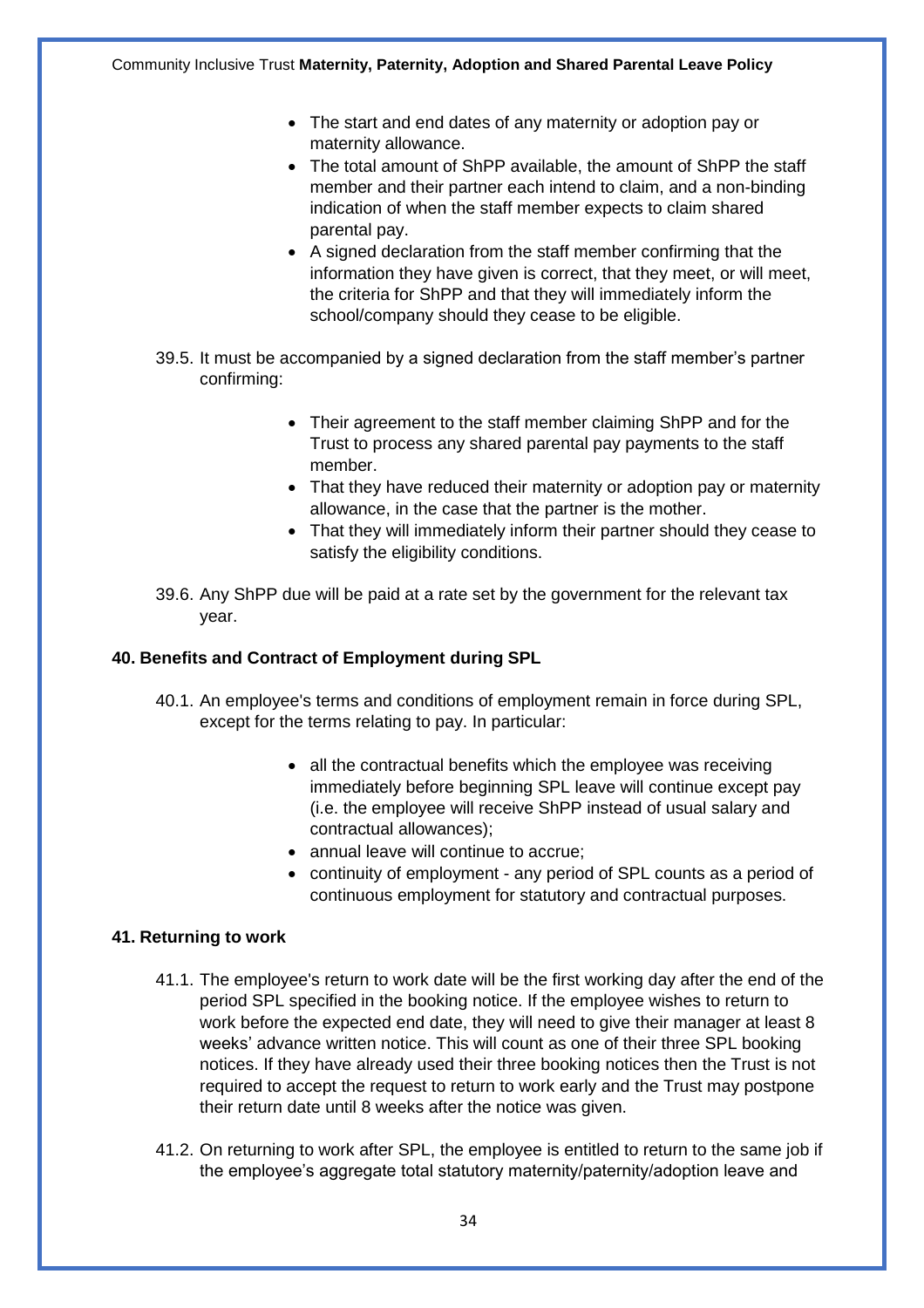SPL amounts to 26 weeks or less. The same job is the one they occupied immediately before commencing maternity/paternity/adoption leave and the most recent period of SPL, on the same terms and conditions of employment as if they had not been absent.

- 41.3. If their maternity/paternity/adoption leave and SPL amounts to 26 weeks or more in aggregate, the employee is entitled to return to the same job they held before commencing the last period of leave or, if this is not reasonably practicable, to another job which is both suitable and appropriate and on terms and conditions no less favourable.
- 41.4. If an employee is unable to return to work at the end of their SPL period due to sickness or injury, the Absence Management Policy will apply. Failure to return on the expected return date for any other reason will normally be treated as unauthorised absence.

#### **42. 'Shared Parental Leave In Touch' days (SPLIT)**

- 42.1. To support occasional training, or help keep in touch without losing ShPP, employees are able to work for LCC for 20 SPLIT days during their SPL. Important points to note include the following:
	- the decision to take a SPLIT day and when that SPLIT day will be taken, must be made by agreement between the employee and their headteacher or ELT line manager;
	- the employee can choose how long they work for on a SPLIT day. Whether they come into the office for one hour or a full working day it will be counted as one SPLIT day;
	- the SPLIT day will not bring SPL to an end, nor extend the period of leave;
	- The Trust has no right to demand that an employee undertakes any such SPLIT work and the employee cannot insist that that they undertake such work;
	- the employee will be paid at their normal daily rate for each SPLIT day worked, without losing any statutory pay;
	- with the agreement of their manager, and taking business needs into account, an employee may use their SPLIT days to enable a gradual return to work or trial a part-time working arrangement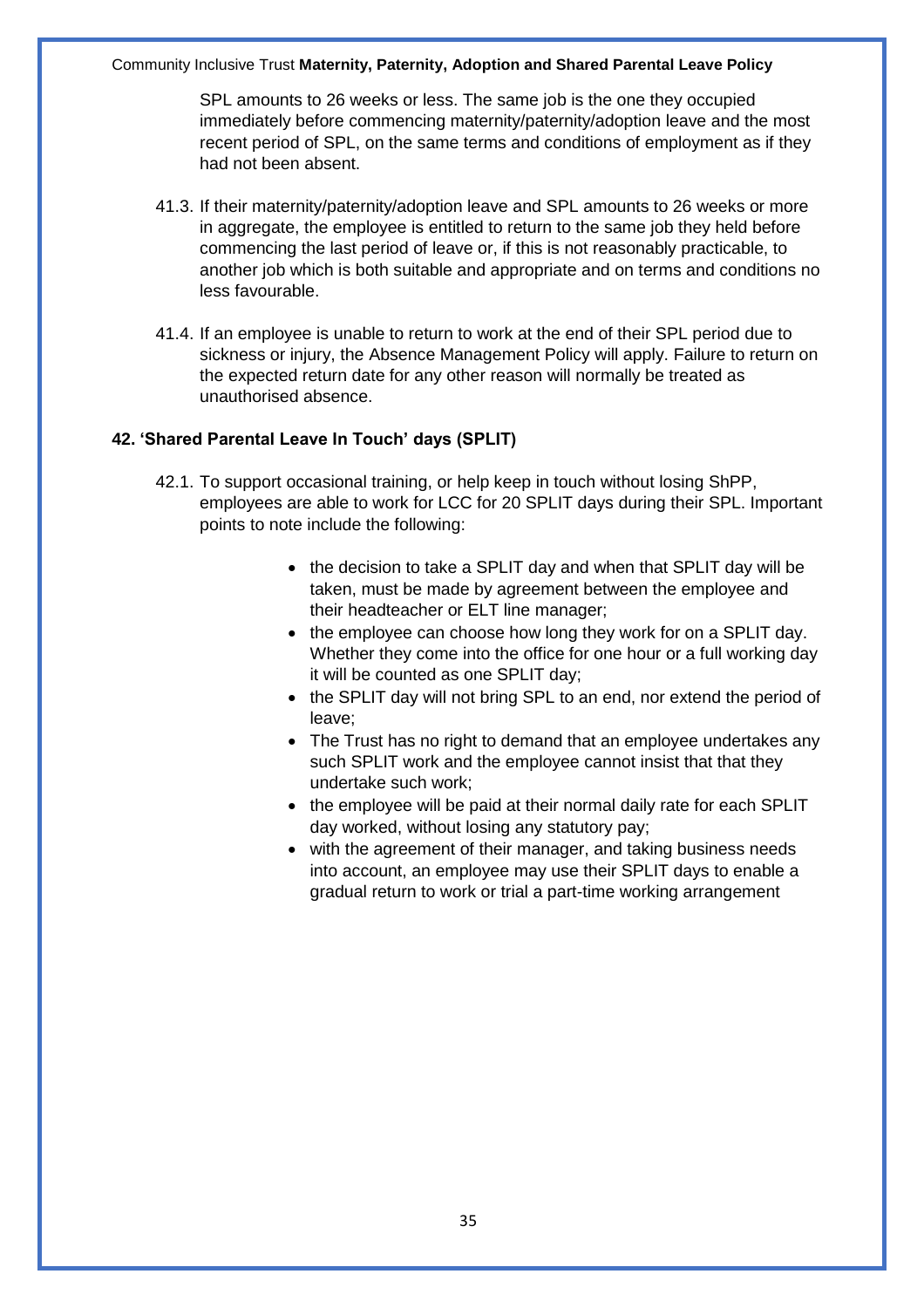#### **Ordinary Parental Leave**

Every employee who is the parent of a child (including birth, adoptive and surrogate) under the age of 18 has the right to take up to 18 weeks' unpaid Ordinary Parental Leave before, or on the date of, the child's 18th birthday. Ordinary parental leave is distinct from shared parental leave.

#### **43. Eligibility**

- 43.1. To qualify for Ordinary Parental Leave, employees must have completed one year's continuous service with the Trust.
- 43.2. Parents who take part of their ordinary parental leave with one employer and then change employer may not take the balance of the ordinary parental leave due to them until they have worked for their new employer for at least one year (in which event, the Trust may well ask for evidence of the amount of ordinary parental leave already taken with one or more previous employers).

#### **44. Notification requirements**

- 44.1. 21 days' notice must be given of the intended dates to take leave. The Trust can postpone the leave for up to six months where the business would be particularly disrupted if the leave were taken at the time requested, but leave cannot be postponed when the employee gives notice to take it immediately after the time the child is born or is placed with the family for adoption.
- 44.2. Employees wishing to take ordinary parental leave should discuss this with their manager in the first instance.

#### **45. Leave Entitlement**

- 45.1. Qualifying employees will be entitled to a maximum of 18 weeks' ordinary parental leave to be taken up until the child's 18th birthday.
- 45.2. The right to a period of unpaid parental leave is available in respect of each child. If an employee has, for example, two children under the age of 18, he or she may take 18 weeks' unpaid parental leave in respect of each of those children.
- 45.3. Leave must be taken in blocks or multiples of 1 week; the exception to this is that parents of disabled children can take leave in blocks or multiples of one day. In all cases a maximum of 4 weeks' ordinary parental leave in a year can be taken in respect of any individual child. In exceptional circumstances alternative patterns of leave less than 1 week blocks may be considered.
- 45.4. During ordinary parental leave, the employee will remain employed, although pay and most contractual benefits will be suspended. The right to accrue statutory holiday entitlement will, however, remain in place. During parental leave employees will be entitled to the implied obligation of trust and confidence, and any terms and conditions of employment relating to:
	- notice of termination;
	- disclosure of confidential information;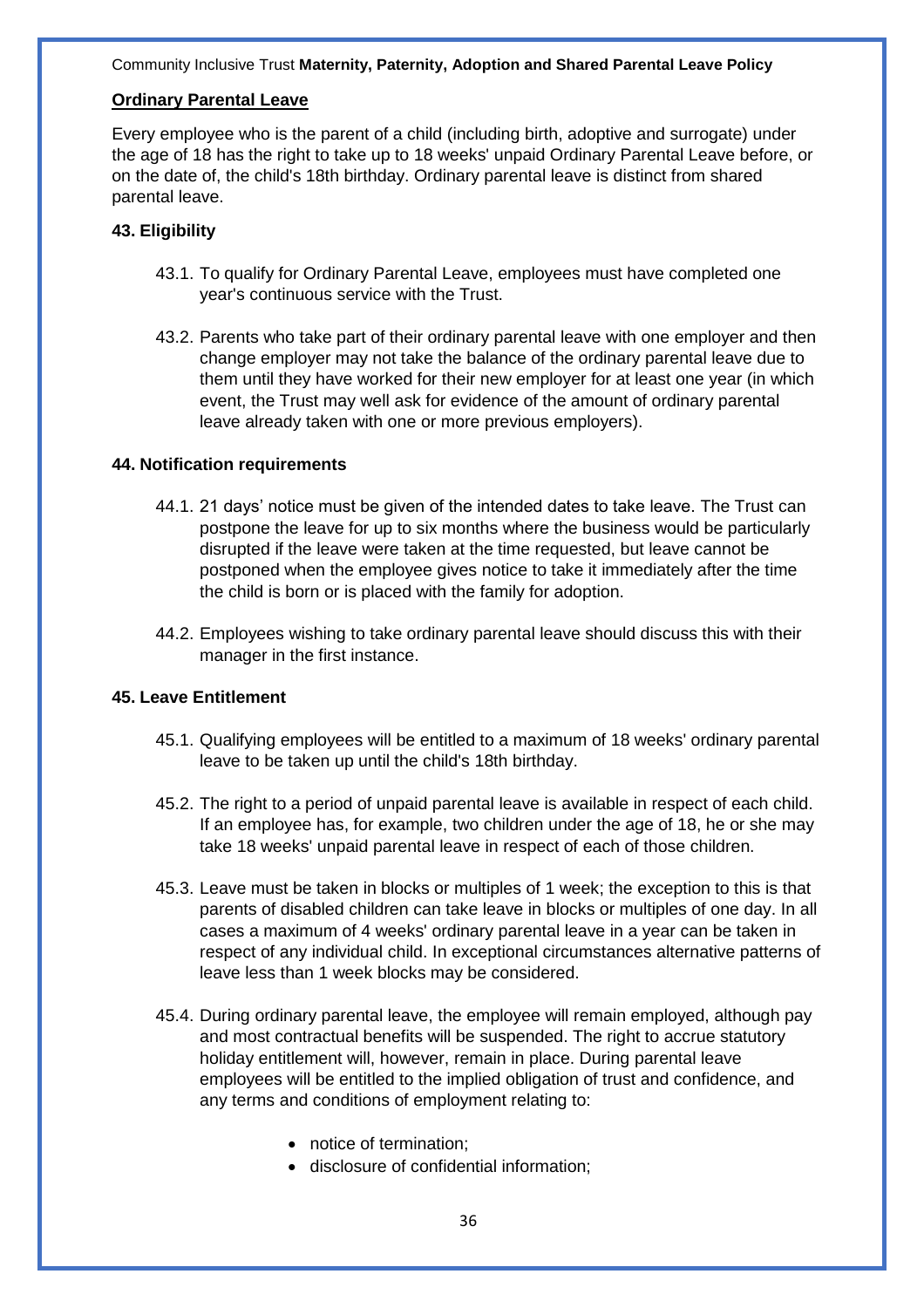- the acceptance of gifts or other benefits; and
- participation in any other business.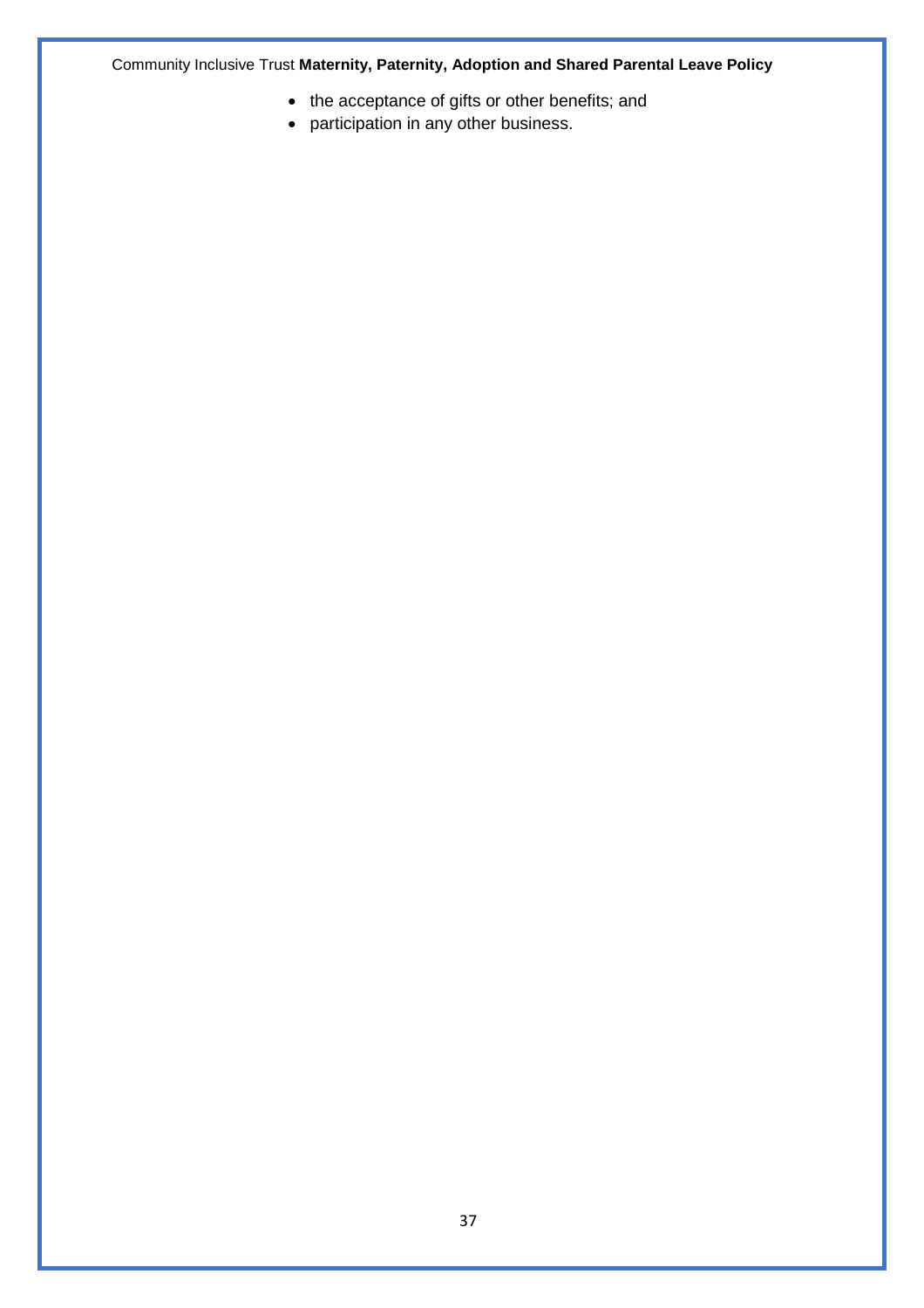# **Maternity Expectant/New mother personal risk assessment**



The Management of Health and Safety at Work Regulations 1999 requires the employer to carry out a risk assessment of new and expectant mothers, to assess your work and working environment so that you and your unborn baby/newly born baby are not placed at risk.

Your co-operation in completing this form will be appreciated. The form is for health and safety reasons only. The information will be treated as confidential and used to ensure that any potential hazards to you and/or your baby are evaluated and managed.

| Employees Name: |                                                                                                                            | School: |  |       | Job Title: |  |
|-----------------|----------------------------------------------------------------------------------------------------------------------------|---------|--|-------|------------|--|
|                 | I am pregnant and expecting a baby on (approximately):                                                                     |         |  | Date: |            |  |
|                 | I am a new mother, having given birth on:<br>(this applies to new employees who have given birth within the last 6 months) |         |  | Date: |            |  |
|                 | I am a new mother and am breast-feeding my baby.                                                                           |         |  |       |            |  |

| <b>Hazards</b>                          | <b>Control Measures to be put in Place</b><br>[Tick where applicable]                 | N/A    | <b>Additional Actions Required</b> | <b>Risk Rating Following</b><br>Actions [L/M/H] |
|-----------------------------------------|---------------------------------------------------------------------------------------|--------|------------------------------------|-------------------------------------------------|
|                                         | $\Box$ Use a trolley for moving heavy loads                                           | □      |                                    |                                                 |
| Manual Handling                         | Any manual handling to be reduced to as<br>low as reasonably practicable.             | $\Box$ |                                    |                                                 |
|                                         | $\Box$ Seek assistance from a colleague if<br>required to lift an uncomfortable load. | $\Box$ |                                    |                                                 |
|                                         | $\Box$ Divide load into smaller units.                                                | □      |                                    |                                                 |
|                                         | $\Box$ Maintain good housekeeping standards.                                          | $\Box$ |                                    |                                                 |
|                                         | $\Box$ Clean up and dry spillages immediately.                                        | $\Box$ |                                    |                                                 |
|                                         | Close cabinet drawers and doors when not<br>in use.                                   | $\Box$ |                                    |                                                 |
| Potential risk of slips, trips or falls | Promote a clear desk policy.                                                          | □      |                                    |                                                 |
|                                         | $\Box$ Safely store and tuck away cables.                                             | $\Box$ |                                    |                                                 |
|                                         | Ensure all areas are well lit.                                                        | □      |                                    |                                                 |
|                                         | $\Box$ Offices are cleaned on a regular basis.                                        | $\Box$ |                                    |                                                 |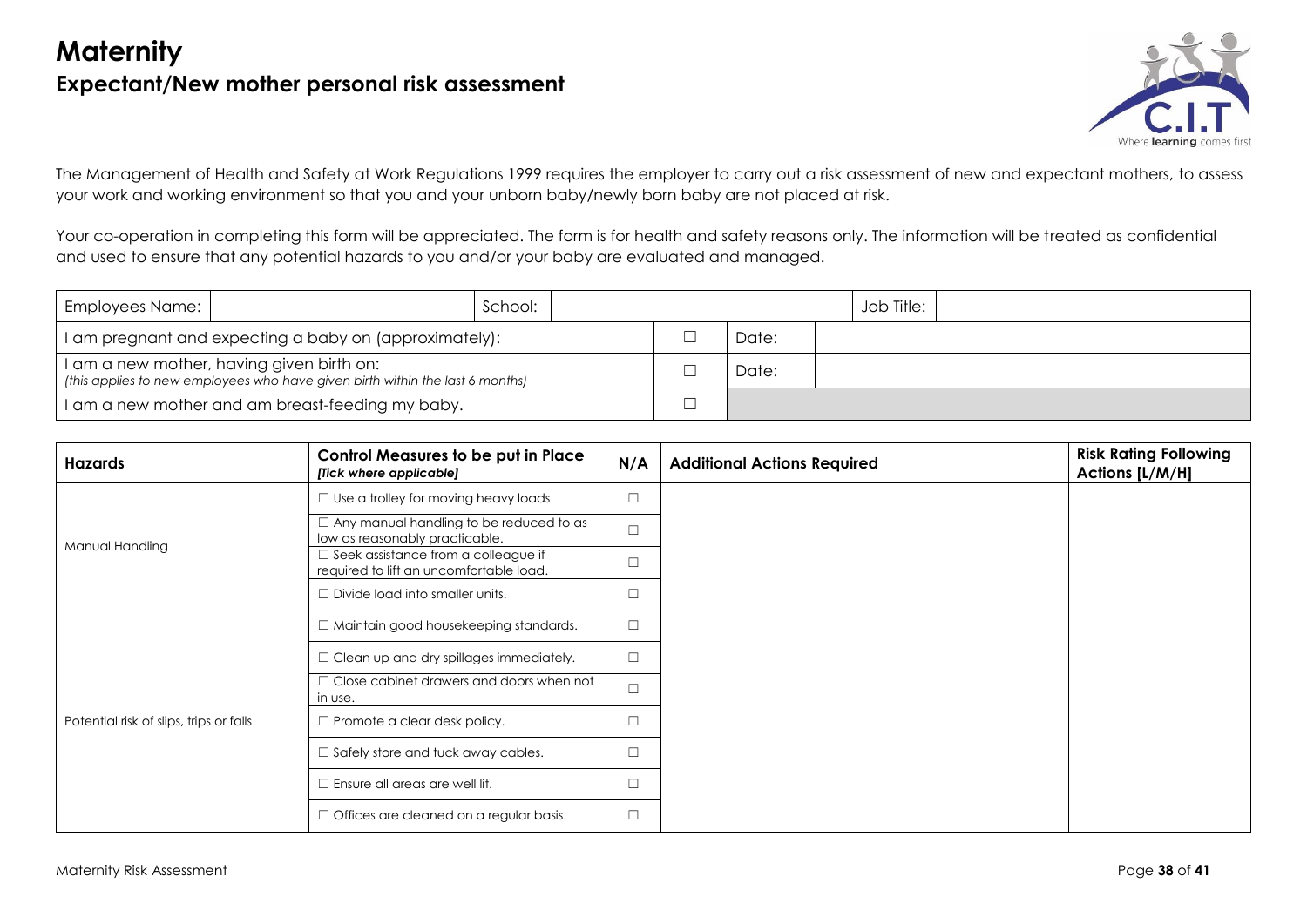|                                                 | $\Box$ Employee strongly advised not to work at<br>height, especially in the later stages of<br>pregnancy.                                                   | $\Box$ |               |
|-------------------------------------------------|--------------------------------------------------------------------------------------------------------------------------------------------------------------|--------|---------------|
|                                                 | $\Box$ Minimise the need to use stairs in the later<br>stages of pregnancy.                                                                                  | $\Box$ |               |
| Working at Height                               | $\Box$ Modify task to avoid aspects of working at<br>height                                                                                                  | $\Box$ |               |
|                                                 | $\Box$ Allowance made for tiredness and nausea<br>at early stages of pregnancy.                                                                              | $\Box$ |               |
| Long working hours or<br>shift work patterns    | $\Box$ Consult with occupational health and<br>individual on modification to working hours.                                                                  | $\Box$ |               |
|                                                 | $\Box$ Avoidance of night working                                                                                                                            | $\Box$ |               |
|                                                 | $\Box$ Adequate seating and rest breaks are<br>made available.                                                                                               | $\Box$ |               |
|                                                 | $\Box$ Avoid excessive hours and workloads.                                                                                                                  | $\Box$ |               |
| Standing or sitting for long periods of<br>time | $\Box$ Employee to speak to line manager re. any<br>excessive workloads being experienced.                                                                   | $\Box$ |               |
|                                                 | □ Employee to vary workload to allow for<br>natural muscle movement and allow for<br>regular breaks away from the desk or rest<br>breaks from standing work. | □      |               |
|                                                 | □ If unable to carry out normal duties (role<br>and workload) then the employee is offered<br>suitable alternative work - consult with HR MAT<br>Team.       | $\Box$ |               |
| Work-related stress                             | $\Box$ Employee assistance programme in place.                                                                                                               | $\Box$ |               |
|                                                 | $\Box$ 1:1 coaching will be offered (refer to<br>intranet for more details).                                                                                 | $\Box$ |               |
|                                                 | $\Box$ Employee to raise any concerns/issues<br>directly to their Line Manager.                                                                              | $\Box$ |               |
|                                                 | $\Box$ Undertake a DSE assessment.                                                                                                                           | $\Box$ |               |
| Display Screen Equipment work,                  | $\Box$ Workstation provides adequate adjustment<br>to allow for increase in abdominal size.                                                                  | $\Box$ |               |
| including homeworkers                           | $\Box$ Advice on posture to prevent<br>musculoskeletal problems.                                                                                             | $\Box$ |               |
|                                                 | $\Box$ Adjust working practices to avoid<br>continuous sitting at workstation.                                                                               | $\Box$ |               |
| Driving & Shocks/ Vibrations                    | □ Avoid long journeys (especially off-road). If<br>the journey needs to be made then plan for<br>sufficient regular breaks.                                  | $\Box$ |               |
|                                                 | $\Box$ Employee to avoid any work visit which<br>may include shocks or jolts.                                                                                | $\Box$ |               |
|                                                 | $\Box$ Open windows for fresh air.                                                                                                                           | $\Box$ |               |
| Extremes of heat or cold                        | $\Box$ Plan ahead to ensure suitable clothing for<br>the weather/general office temperature.                                                                 | $\Box$ |               |
|                                                 | $\Box$ Unrestricted drinking water available.                                                                                                                | $\Box$ |               |
| Maternity Risk Assessment                       |                                                                                                                                                              |        | Page 39 of 41 |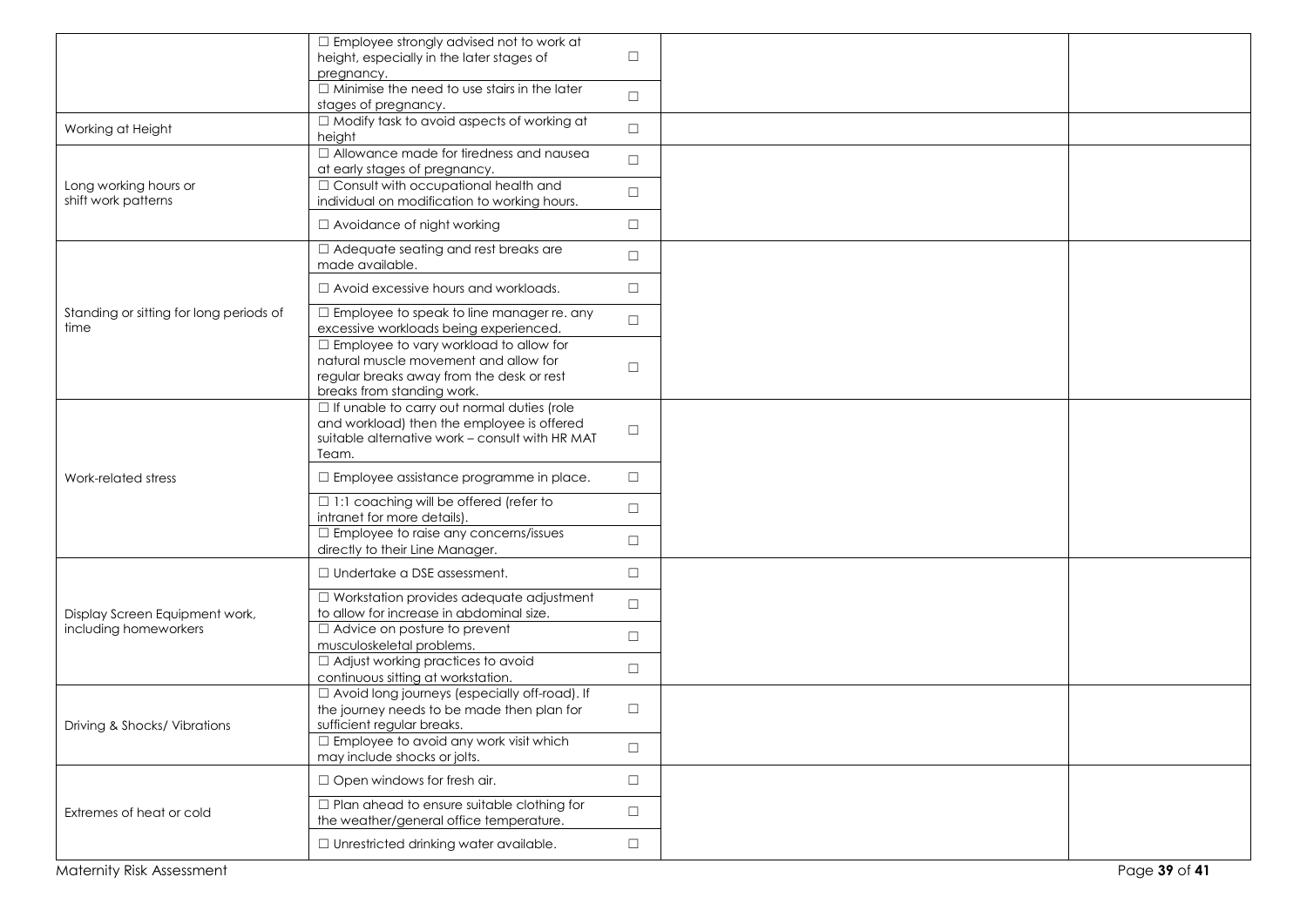| Exposure to passive smoking          | $\Box$ Smoking is not permitted anywhere in the<br>building.                         | $\Box$ |  |
|--------------------------------------|--------------------------------------------------------------------------------------|--------|--|
|                                      | $\Box$ Working environment and noise level is<br>suitable.                           | $\Box$ |  |
| <b>Noise</b>                         | $\Box$ Where practicable, avoid visiting                                             |        |  |
|                                      | locations/events with high noise levels, if visit                                    | $\Box$ |  |
|                                      | needs to be made appropriate PPE must be                                             |        |  |
|                                      | used, after determining the level of noise.                                          |        |  |
|                                      | $\Box$ Avoid working situations/events where                                         |        |  |
|                                      | there are likely to be heated                                                        | $\Box$ |  |
|                                      | campaigns/hostile behaviour.                                                         |        |  |
| Exposure to physical or verbal abuse | $\Box$ If you have reason to believe there is a risk                                 | $\Box$ |  |
|                                      | to your safety/security then liaise with your<br>Line Manager asap.                  |        |  |
|                                      | $\Box$ Review current risk assessment and ensure                                     |        |  |
|                                      | employee is aware of protocols in place.                                             | $\Box$ |  |
|                                      | □ Where applicable refer to COSHH/material                                           |        |  |
|                                      | safety data sheet for the product; always                                            |        |  |
|                                      | follow the guidelines given for storage, use                                         | $\Box$ |  |
| Exposure to chemical agents          | and disposal.                                                                        |        |  |
|                                      | $\Box$ If your job involves working with chemical                                    |        |  |
|                                      | hazards a specific assessment should be                                              | $\Box$ |  |
|                                      | carried out.                                                                         |        |  |
|                                      | $\Box$ Ensure there is a fire procedure in place.                                    | $\Box$ |  |
|                                      | $\Box$ Ensure there are qualified first                                              | $\Box$ |  |
|                                      | aiders/competent person available.<br>$\Box$ Carry out regular fire checks to ensure |        |  |
| Fire or another emergency            | escape routes are clear from obstructions.                                           | $\Box$ |  |
|                                      |                                                                                      |        |  |
|                                      | $\Box$ Ensure good housekeeping.                                                     | $\Box$ |  |
|                                      | $\Box$ Liaise with the responsible fire                                              |        |  |
|                                      | warden/responsible person regarding a                                                | $\Box$ |  |
|                                      | personal emergency evacuation plan.                                                  |        |  |
|                                      | $\Box$ Avoid lone working where practicable.                                         | $\Box$ |  |
| Lone working                         | $\Box$ Create a system so somebody is made                                           |        |  |
|                                      | aware of employee whereabouts when out of                                            | $\Box$ |  |
|                                      | the office or working in isolation.                                                  |        |  |

| Signed (employee): | Date: |  |
|--------------------|-------|--|
| Print Name:        |       |  |
| Signed (manager):  | Date: |  |
| Print Name:        |       |  |
|                    |       |  |